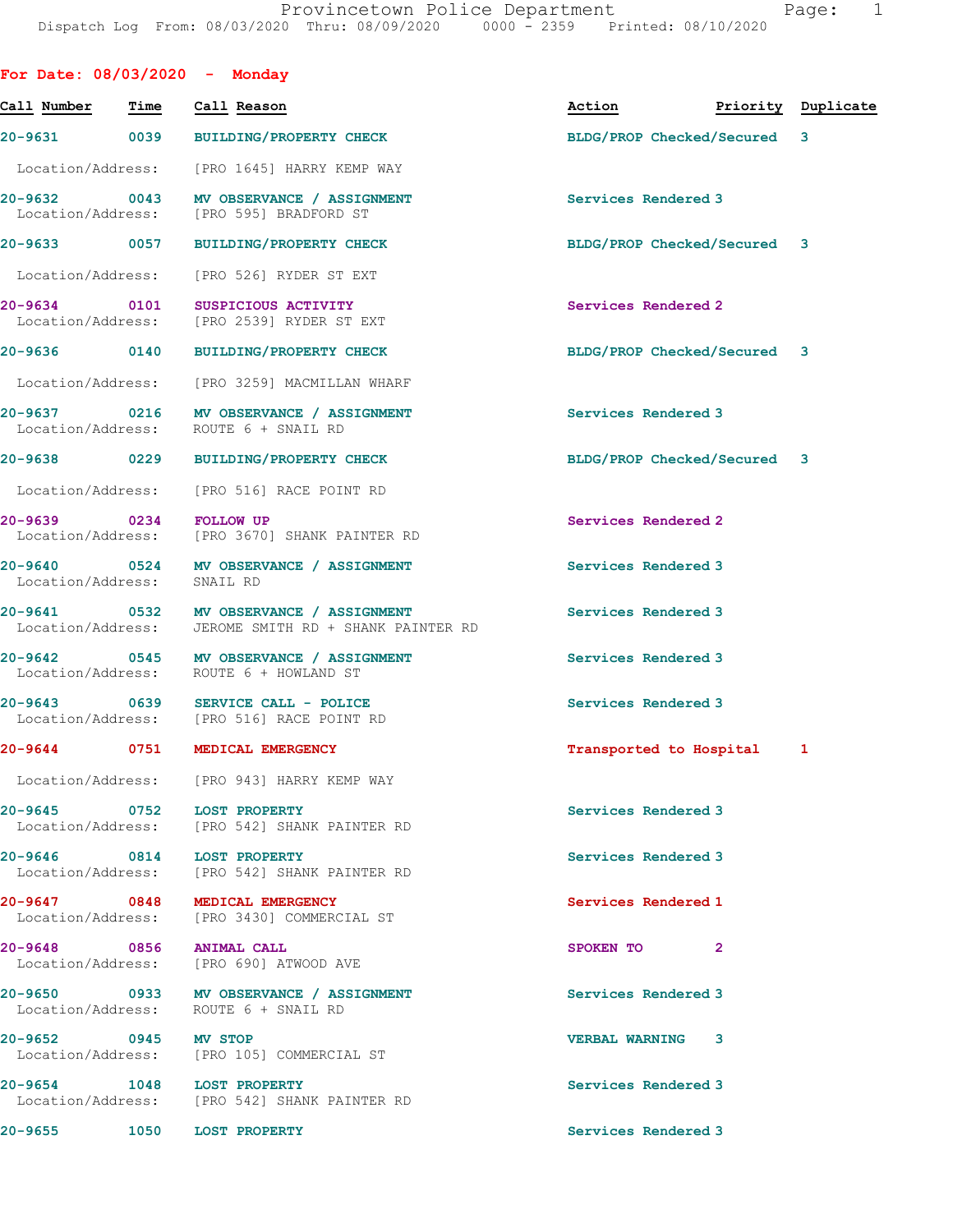Location/Address: [PRO 366] COMMERCIAL ST 20-9656 1106 ASSIST CITIZEN Services Rendered 3 Location/Address: [PRO 564] BAYBERRY AVE Refer To Arrest: 20-74-AR 20-9657 1120 GENERAL INFO SPOKEN TO 3 Location/Address: [PRO 564] BAYBERRY AVE 20-9700 1120 SUSPICIOUS ACTIVITY SPOKEN TO 2 Location/Address: [PRO 539] SHANK PAINTER RD 20-9658 1133 SUSPICIOUS ACTIVITY SPOKEN TO 2 Location/Address: [PRO 72] PROVINCELANDS RD 20-9661 1235 LARCENY / FORGERY / FRAUD Services Rendered 2 Location/Address: [PRO 3296] SHANK PAINTER RD 20-9660 1242 BUILDING/PROPERTY CHECK Services Rendered 3 Location/Address: [PRO 2494] BRADFORD ST 20-9662 1254 ASSIST CITIZEN **Referred to Other Agency** 3 Location/Address: [PRO 2499] RACE POINT RD 20-9665 1408 911 - GENERAL Services Rendered 1 Location/Address: [PRO 3222] ALDEN ST 20-9667 1523 ANIMAL CALL No Action Required 2 Location/Address: [PRO 3296] SHANK PAINTER RD 20-9669 1555 HARASSMENT / THREATS Services Rendered 2 Location/Address: [PRO 2683] COMMERCIAL ST 20-9670 1613 LOST PROPERTY Services Rendered 3 Location/Address: [PRO 542] SHANK PAINTER RD 20-9672 1617 NOISE COMPLAINT SPOKEN TO 3 Location/Address: [PRO 488] MAYFLOWER ST 20-9675 1648 SHOPLIFTING 3 Location/Address: [PRO 2989] COMMERCIAL ST 20-9677 1727 ANIMAL CALL 20-9677 2 Location/Address: [PRO 396] COMMERCIAL ST 20-9679 1825 MV OBSERVANCE / ASSIGNMENT Services Rendered 3 Location/Address: ROUTE 6 20-9681 1908 ASSIST CITIZEN Services Rendered 3 Location/Address: [PRO 442] HARRY KEMP WAY 20-9682 1914 MV DISABLED Services Rendered 2 Location/Address: [PRO 112] COMMERCIAL ST 20-9683 1930 FOLLOW UP Services Rendered 2 Location/Address: [PRO 1860] COMMERCIAL ST 20-9684 2004 BUILDING/PROPERTY CHECK Services Rendered 3 Location/Address: [PRO 3259] MACMILLAN WHARF 20-9686 2025 MEDICAL EMERGENCY Transported to Hospital 1 Location/Address: [PRO 1561] CONANT ST 20-9688 2111 ANIMAL CALL 20-9688 2111 2 Location/Address: [PRO 242] COMMERCIAL ST 20-9689 2130 MV OBSERVANCE / ASSIGNMENT Services Rendered 3 Location/Address: ROUTE 6 + SNAIL RD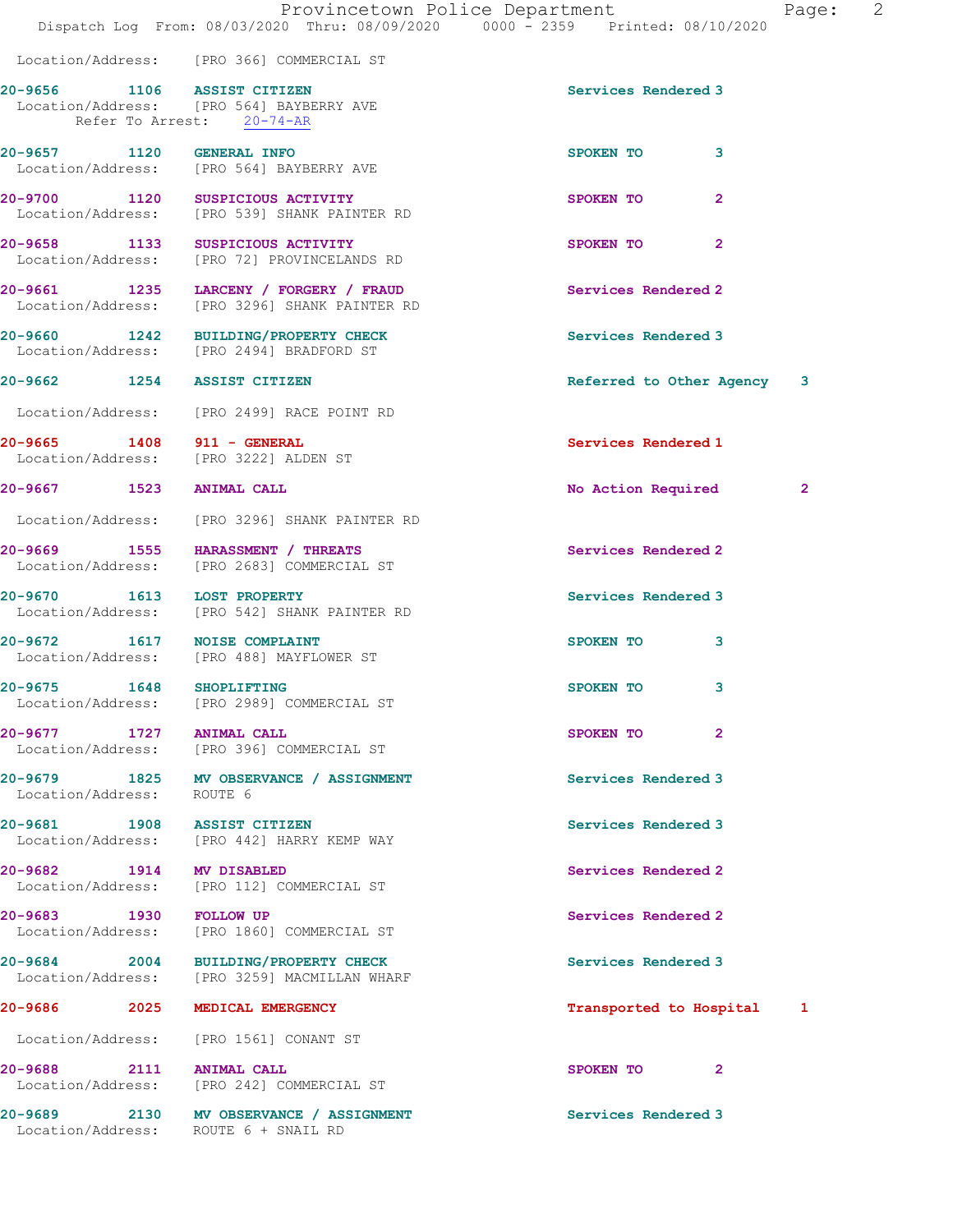|                                   | 20-9691 2202 MV OBSERVANCE / ASSIGNMENT<br>Location/Address: [PRO 3611] CAPTAIN BERTIES WAY     | Services Rendered 3         |  |
|-----------------------------------|-------------------------------------------------------------------------------------------------|-----------------------------|--|
|                                   | 20-9692 2209 BUILDING/PROPERTY CHECK                                                            | BLDG/PROP Checked/Secured 3 |  |
| Location/Address:                 | [PRO 526] RYDER ST EXT                                                                          |                             |  |
| 20-9693 2209<br>Location/Address: | <b>NOISE COMPLAINT</b><br>COMMERCIAL ST                                                         | Could Not Locate 3          |  |
|                                   | 20-9694 2215 BUILDING/PROPERTY CHECK                                                            | BLDG/PROP Checked/Secured 3 |  |
|                                   | Location/Address: [PRO 105] COMMERCIAL ST                                                       |                             |  |
|                                   | 20-9696 2242 COMPLAINT - GENERAL<br>Location/Address: [PRO 3670] SHANK PAINTER RD               | SPOKEN TO 3                 |  |
| 20-9697 2257 MEDICAL EMERGENCY    |                                                                                                 | Transported to Hospital 1   |  |
|                                   | Location/Address: [PRO 542] SHANK PAINTER RD<br>Refer To P/C: 20-79-AR                          |                             |  |
| 20-9698 2354 FOLLOW UP            | Location/Address: [PRO 3670] SHANK PAINTER RD                                                   | Services Rendered 2         |  |
| For Date: $08/04/2020 -$ Tuesday  |                                                                                                 |                             |  |
|                                   | 20-9699 0016 BUILDING/PROPERTY CHECK<br>Location/Address: [PRO 564] BAYBERRY AVE                | Services Rendered 3         |  |
|                                   | 20-9702 0113 MV OBSERVANCE / ASSIGNMENT<br>Location/Address: ROUTE 6 + SNAIL RD                 | Services Rendered 3         |  |
|                                   | 20-9704 0126 BUILDING/PROPERTY CHECK                                                            | BLDG/PROP Checked/Secured 3 |  |
|                                   | Location/Address: [PRO 1952] COMMERCIAL ST                                                      |                             |  |
|                                   | 20-9705 0214 MV OBSERVANCE / ASSIGNMENT<br>Location/Address: JEROME SMITH RD + SHANK PAINTER RD | Services Rendered 3         |  |
|                                   | 20-9706 0245 MV OBSERVANCE / ASSIGNMENT<br>Location/Address: CONWELL ST + ROUTE 6               | Services Rendered 3         |  |
| 20-9707 0302<br>Location/Address: | <b>BUILDING/PROPERTY CHECK</b><br>[PRO 569] WINSLOW ST                                          | Services Rendered 3         |  |
| 20-9709 0518                      | BUILDING/PROPERTY CHECK<br>Location/Address: [PRO 537] SHANK PAINTER RD                         | Services Rendered 3         |  |
| Location/Address:                 | 20-9708 0523 MV OBSERVANCE / ASSIGNMENT<br>ROUTE 6 + HOWLAND ST                                 | Services Rendered 3         |  |
| Location/Address:                 | 20-9710 0524 MV OBSERVANCE / ASSIGNMENT<br>BRADFORD ST + STANDISH ST                            | Services Rendered 3         |  |
| 20-9711 0651 FLIGHT COVERAGE      | Location/Address: [PRO 516] RACE POINT RD                                                       | Services Rendered 3         |  |
| 20-9712 0712<br>Location/Address: | <b>MV COMPLAINT</b><br>[PRO 2521] ROUTE 6                                                       | Could Not Locate 2          |  |
| 20-9713 0723 CURALEAF DELIVERY    | Location/Address: [PRO 4157] COMMERCIAL ST                                                      | Services Rendered 3         |  |
| 20-9714 0756<br>Location/Address: | <b>RENTAL SCAM</b><br>[PRO 1812] KINGS WAY                                                      | Services Rendered 2         |  |
|                                   | 20-9717 0910 TRAFFIC CONTROL                                                                    | Services Rendered 3         |  |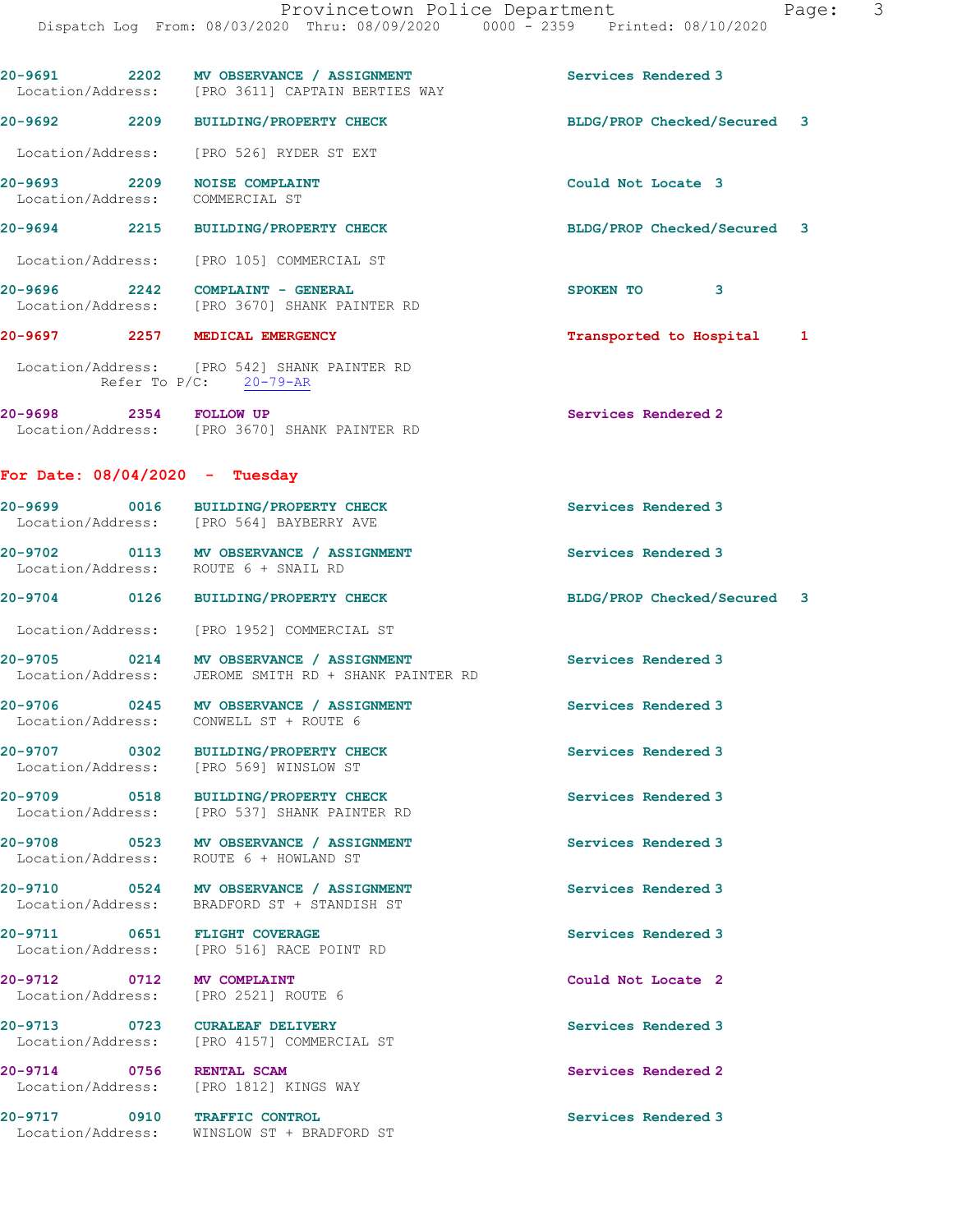20-9718 0930 MV COMPLAINT Services Rendered 2 Location/Address: [PRO 106] COMMERCIAL ST 20-9719 0936 LOST WALLET Services Rendered 3 [PRO 542] SHANK PAINTER RD 20-9720 1003 PARKING COMPLAINT Citation / Warning Issued 3 Location/Address: [PRO 1067] PLEASANT ST 20-9721 1013 MV OBSERVANCE / ASSIGNMENT Services Rendered 3 Location/Address: ROUTE 6 + SNAIL RD 20-9723 1026 PARKING COMPLAINT Services Rendered 3 Location/Address: [PRO 149] COMMERCIAL ST 20-9726 1046 MV STOP VERBAL WARNING 3 Location/Address: [PRO 2513] ROUTE 6 20-9731 1123 PARKING COMPLAINT Citation / Warning Issued 3 Location/Address: [PRO 83] CENTER ST 20-9733 1202 LOST CELLPHONE (20-9733 1202 1202 Services Rendered 3 [PRO 542] SHANK PAINTER RD 20-9735 1215 MISSING PERSON Services Rendered 1 Location/Address: [PRO 4136] BRADFORD ST 20-9736 1221 MEDICAL EMERGENCY **1201 1202** Transported to Hospital 1 Location/Address: COTTAGE ST + COMMERCIAL ST 20-9738 1242 PARKING COMPLAINT Citation / Warning Issued 3 Location/Address: [PRO 1067] PLEASANT ST 20-9737 1249 BUILDING/PROPERTY CHECK Services Rendered 3 Location/Address: [PRO 3296] SHANK PAINTER RD 20-9739 1253 PARKING COMPLAINT Services Rendered 3 Location/Address: [PRO 4152] BRADFORD ST 20-9741 1329 911 - GENERAL Services Rendered 1 Location/Address: [PRO 2088] COMMERCIAL ST 20-9743 1432 TRAFFIC CONTROL Services Rendered 3 Location/Address: [PRO 112] COMMERCIAL ST 20-9745 1522 MV OBSERVANCE / ASSIGNMENT Services Rendered 3 Location/Address: [PRO 3611] CAPTAIN BERTIES WAY 20-9746 1523 MEDICAL EMERGENCY **1200 1200 1200** 12 Transported to Hospital 1 Location/Address: [PRO 1742] CONWELL ST 20-9747 1539 MV STOP VERBAL WARNING 3 Location/Address: ROUTE 6 + SNAIL RD 20-9749 1723 MV COLLISION 20-9749 Services Rendered 1 Location/Address: [PRO 2542] COMMERCIAL ST Refer To Accident: 20-41-AC 20-9751 1730 LOST PROPERTY Services Rendered 3 Location/Address: [PRO 542] SHANK PAINTER RD 20-9754 1812 MV OBSERVANCE / ASSIGNMENT Services Rendered 3 Location/Address: COURT ST + SHANK PAINTER RD 20-9755 1829 HAZARDS Referred to Other Agency 2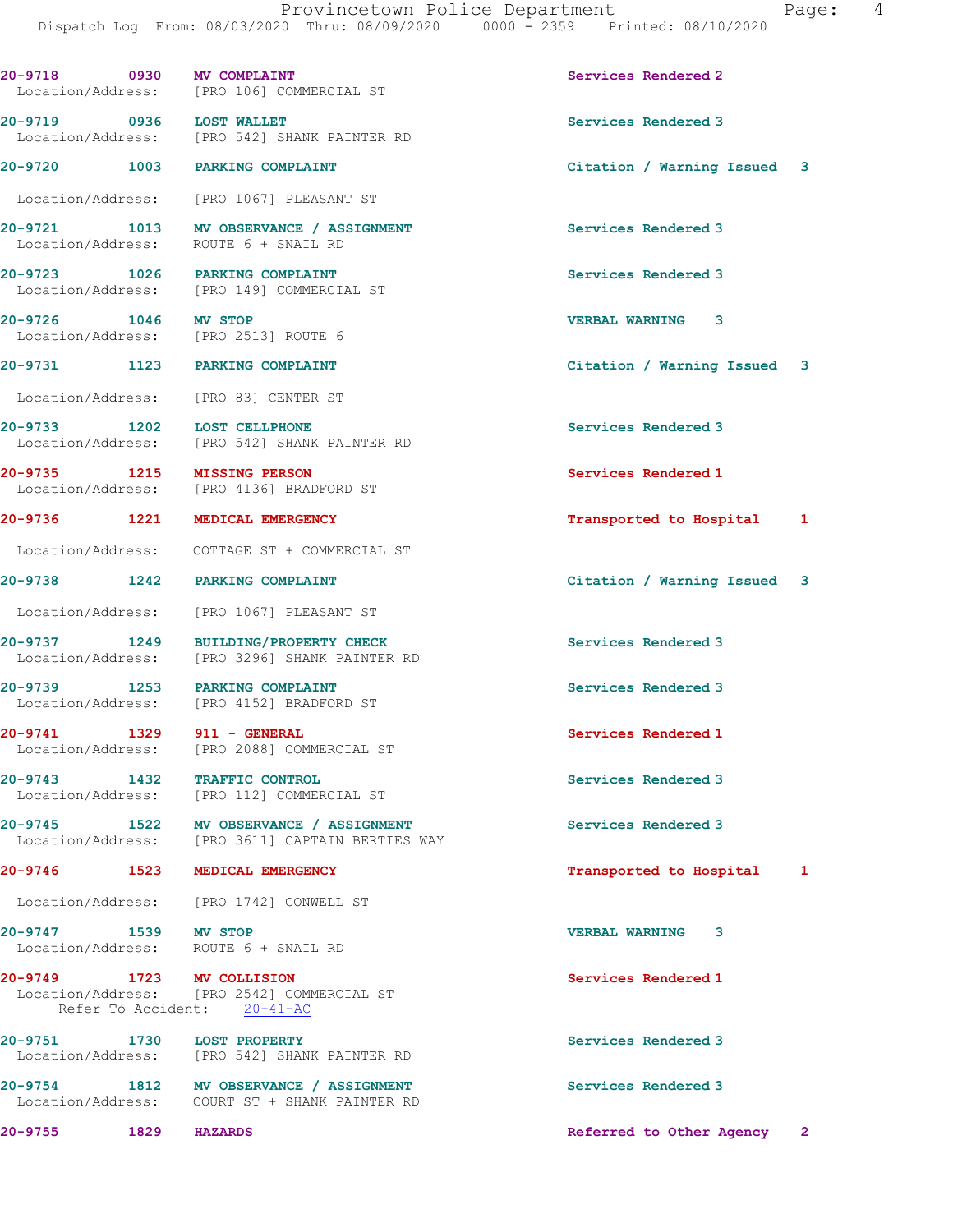Dispatch Log From: 08/03/2020 Thru: 08/09/2020 0000 - 2359 Printed: 08/10/2020

Location/Address: [PRO 1568] COTTAGE ST

20-9756 1852 HAZARDS Services Rendered 2 Location/Address: [PRO 822] COMMERCIAL ST

Location/Address: [PRO 542] SHANK PAINTER RD

Location/Address: [PRO 124] COMMERCIAL ST

20-9761 2019 MEDICAL EMERGENCY **120-9761** PATIENT REFUSAL 1

20-9764 2054 MV STOP Vehicle Towed 3

20-9765 2058 MV STOP VERBAL WARNING 3

For Date: 08/05/2020 - Wednesday

| 20-9777<br>0006<br>Location/Address: | MV OBSERVANCE / ASSIGNMENT<br>SHANK PAINTER RD           | Services Rendered 3         |
|--------------------------------------|----------------------------------------------------------|-----------------------------|
| 20-9778<br>0009                      | <b>BUILDING/PROPERTY CHECK</b>                           | BLDG/PROP Checked/Secured 3 |
| Location/Address:                    | [PRO 526] RYDER ST EXT                                   |                             |
| 20-9776<br>0014<br>Location/Address: | <b>BUILDING/PROPERTY CHECK</b><br>[PRO 564] BAYBERRY AVE | Services Rendered 3         |
| 0032<br>20-9779<br>Location/Address: | MV OBSERVANCE / ASSIGNMENT<br>BRADFORD ST + HOWLAND ST   | Services Rendered 3         |
|                                      |                                                          |                             |

20-9757 1856 LOST PROPERTY Services Rendered 3

20-9758 1901 SUSPICIOUS ACTIVITY Services Rendered 2

20-9759 1910 MISSING PERSON Services Rendered 1

Location/Address: [PRO 2490] PROVINCELANDS RD

Location/Address: [PRO 1099] SCHUELER BLVD

20-9762 2024 MV STOP<br>
Location/Address: [PRO 2490] PROVINCELANDS RD<br>
VERBAL WARNING 3 [PRO 2490] PROVINCELANDS RD

Location/Address: ROUTE 6 + SNAIL RD

Location/Address: ROUTE 6 + HOWLAND ST

Location/Address: ROUTE 6 + SNAIL RD

20-9767 2108 ANIMAL CALL 20 20 20 Services Rendered 2 Location/Address: [PRO 1882] SHANK PAINTER RD

Location/Address: [PRO 105] COMMERCIAL ST

20-9769 2128 BUILDING/PROPERTY CHECK Services Rendered 3<br>
Location/Address: [PRO 564] BAYBERRY AVE [PRO 564] BAYBERRY AVE

Location/Address: [PRO 526] RYDER ST EXT

20-9771 2230 BUILDING/PROPERTY CHECK Services Rendered 3 Location/Address: [PRO 516] RACE POINT RD

20-9772 2231 BUILDING/PROPERTY CHECK Services Rendered 3 Location/Address: [PRO 519] RACE POINT RD

20-9774 2337 MV OBSERVANCE / ASSIGNMENT Services Rendered 3 Location/Address: BRADFORD ST + HOWLAND ST

20-9763 2034 MV STOP Citation / Warning Issued 3

20-9768 2122 BUILDING/PROPERTY CHECK BLDG/PROP Checked/Secured 3

20-9770 2130 BUILDING/PROPERTY CHECK BLDG/PROP Checked/Secured 3

20-9780 0051 BUILDING/PROPERTY CHECK Services Rendered 3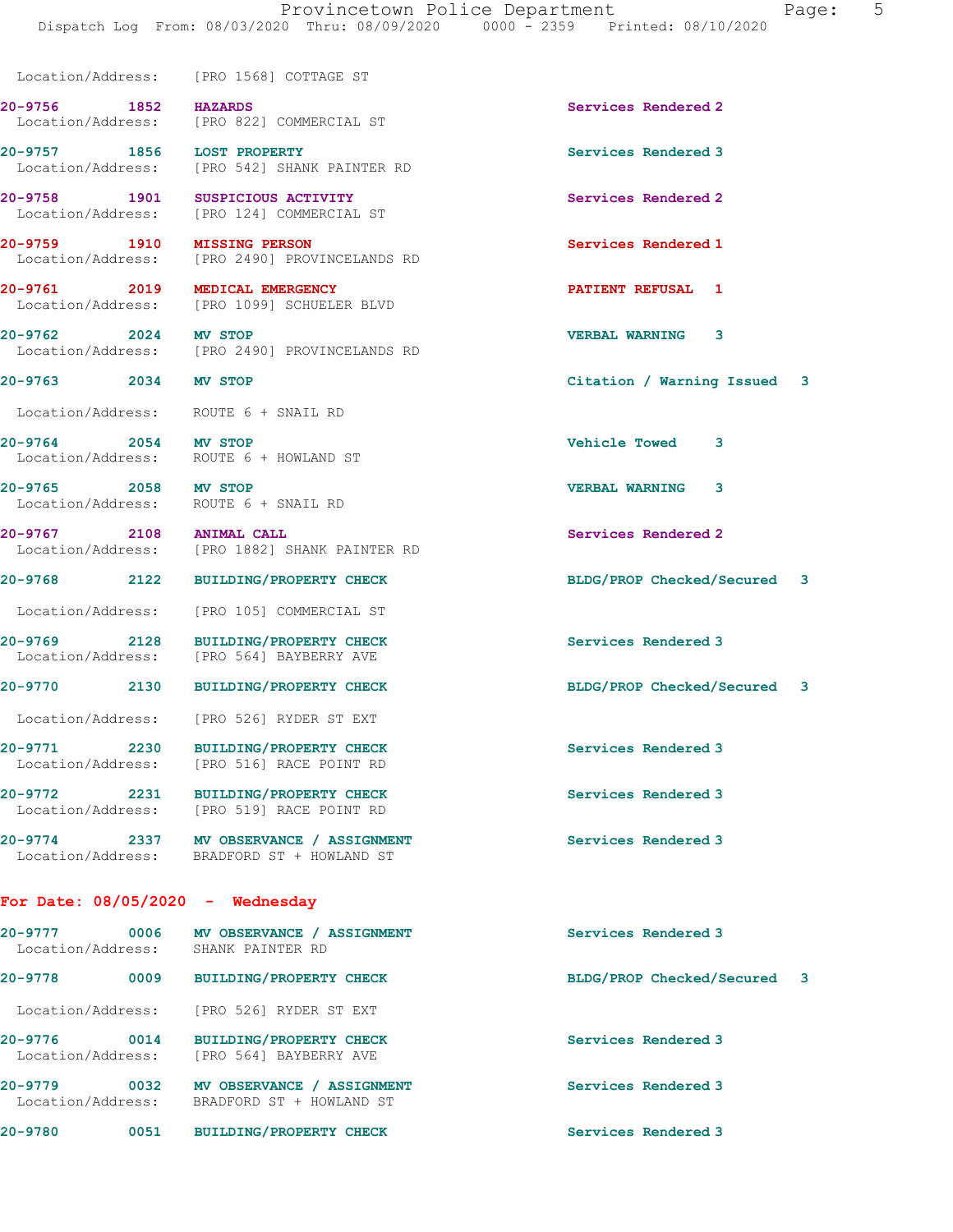|                                                                                   | Dispatch Log From: 08/03/2020 Thru: 08/09/2020 0000 - 2359 Printed: 08/10/2020 | Provincetown Police Department |                             | 6<br>Page:   |  |
|-----------------------------------------------------------------------------------|--------------------------------------------------------------------------------|--------------------------------|-----------------------------|--------------|--|
|                                                                                   | Location/Address: [PRO 3296] SHANK PAINTER RD                                  |                                |                             |              |  |
| 20-9781 0106 BUILDING/PROPERTY CHECK<br>Location/Address: [PRO 569] WINSLOW ST    |                                                                                |                                | Services Rendered 3         |              |  |
| 20-9783 0216 BUILDING/PROPERTY CHECK                                              |                                                                                |                                | BLDG/PROP Checked/Secured 3 |              |  |
| Location/Address: [PRO 413] CONWELL ST                                            |                                                                                |                                |                             |              |  |
| 20-9785 0235 COMPLAINT - GENERAL                                                  | Location/Address: [PRO 1740] BRADFORD ST EXT                                   |                                | SPOKEN TO 3                 |              |  |
|                                                                                   | 20-9784 0240 MV OBSERVANCE / ASSIGNMENT                                        |                                | No Action Required          | 3            |  |
| Location/Address: ROUTE 6 + SNAIL RD                                              |                                                                                |                                |                             |              |  |
| Location/Address: [PRO 3672] ROUTE 6                                              | 20-9786 0358 MV OBSERVANCE / ASSIGNMENT                                        |                                | Services Rendered 3         |              |  |
| 20-9787 0533 BUILDING/PROPERTY CHECK<br>Location/Address: [PRO 517] RACE POINT RD |                                                                                |                                | Services Rendered 3         |              |  |
| 20-9788 0544 MEDICAL EMERGENCY                                                    |                                                                                |                                | Transported to Hospital 1   |              |  |
| Location/Address: [PRO 2151] BRADFORD ST                                          |                                                                                |                                |                             |              |  |
| 20-9789 0644 FLIGHT COVERAGE<br>Location/Address: [PRO 516] RACE POINT RD         |                                                                                |                                | Services Rendered 3         |              |  |
| 20-9790 0828 ALARM - FIRE<br>Location/Address: [PRO 3721] MAYFLOWER ST            |                                                                                |                                | False Alarm 1               |              |  |
| 20-9792 0908 BUILDING/PROPERTY CHECK                                              |                                                                                |                                | BLDG/PROP Checked/Secured 3 |              |  |
| Location/Address: [PRO 3287] ROUTE 6                                              |                                                                                |                                |                             |              |  |
| 20-9793 0909 ANIMAL CALL                                                          |                                                                                |                                | <b>Transferred Custody</b>  | $\mathbf{2}$ |  |
| Location/Address: [PRO 770] BREWSTER ST                                           |                                                                                |                                |                             |              |  |
| 20-9794 0934 LOST MONEY CLIP                                                      | Location/Address: [PRO 542] SHANK PAINTER RD                                   |                                | Services Rendered 3         |              |  |
| 20-9795 1015 LOST LICENSE                                                         | Location/Address: [PRO 542] SHANK PAINTER RD                                   |                                | Services Rendered 3         |              |  |
| 20-9797 1104 SERVICE CALL - POLICE<br>Location/Address: [PRO 2315] CONWELL ST     |                                                                                |                                | Services Rendered 3         |              |  |
| 20-9799 1112 PARKING COMPLAINT                                                    | Location/Address: [PRO 1617] BRADFORD ST + CONANT ST                           |                                | Services Rendered 3         |              |  |
| 20-9801 1134 MEDICAL EMERGENCY                                                    | Location/Address: [PRO 3405] COMMERCIAL ST                                     |                                | <b>PATIENT REFUSAL 1</b>    |              |  |
| 20-9802 1137 BIKE - GENERAL                                                       |                                                                                |                                | Referred to Other Agency 2  |              |  |
| Location/Address: [PRO 437] FREEMAN ST                                            |                                                                                |                                |                             |              |  |
| 20-9804 1222 IDENTITY THEFT<br>Location/Address: [PRO 3428] MAPLE CT              |                                                                                |                                | Services Rendered 2         |              |  |
| 20-9803 1225 BUILDING/PROPERTY CHECK<br>Location/Address:                         | [PRO 2512] JEROME SMITH RD                                                     |                                | Services Rendered 3         |              |  |
| 20-9805 1236 PET PANTRY                                                           | Location/Address: [PRO 3296] SHANK PAINTER RD                                  |                                | Services Rendered 3         |              |  |
| 20-9807 1255 PARKING COMPLAINT                                                    |                                                                                |                                | Services Rendered 3         |              |  |

Location/Address: [PRO 431] DYER ST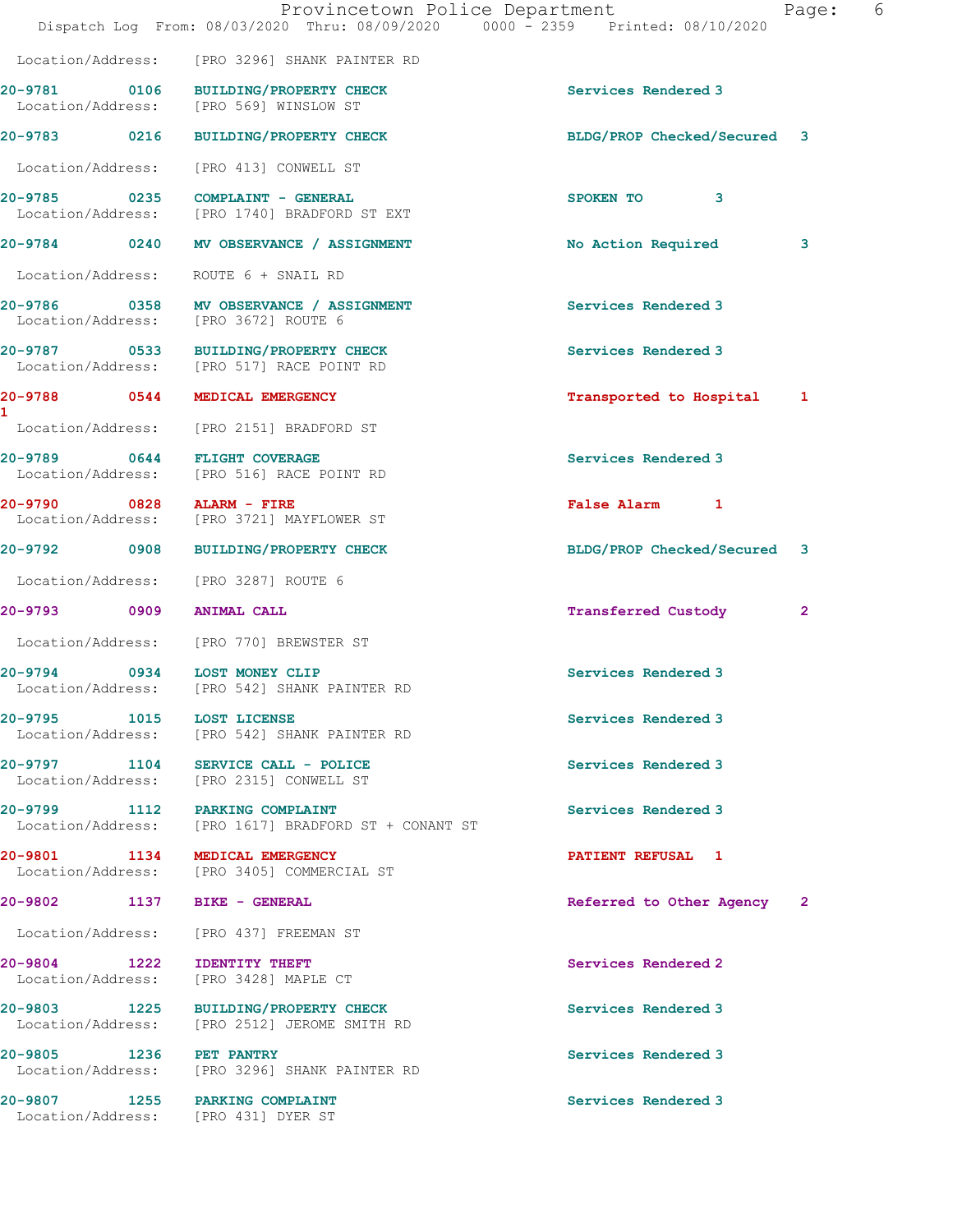|                                 | Provincetown Police Department<br>Dispatch Log From: 08/03/2020 Thru: 08/09/2020 0000 - 2359 Printed: 08/10/2020 |                             | $\overline{7}$<br>Page: |
|---------------------------------|------------------------------------------------------------------------------------------------------------------|-----------------------------|-------------------------|
| 20-9808 1311 PET PANTRY         | Location/Address: [PRO 810] COMMERCIAL ST                                                                        | Services Rendered 3         |                         |
| 20-9810 1322 PET PANTRY         | Location/Address: [PRO 537] SHANK PAINTER RD                                                                     | Services Rendered 3         |                         |
|                                 | 20-9811 1350 MV OBSERVANCE / ASSIGNMENT<br>Location/Address: [PRO 3440] ROUTE 6                                  | Services Rendered 3         |                         |
| 20-9812 1357 INJURED DUCK       |                                                                                                                  | <b>Transferred Custody</b>  | $\overline{2}$          |
|                                 | Location/Address: [PRO 1989] COMMERCIAL ST                                                                       |                             |                         |
| 20-9813 1406 MV STOP            | Location/Address: [PRO 2513] ROUTE 6                                                                             | <b>VERBAL WARNING 3</b>     |                         |
| 20-9814 1436 DISORDERLY         | Location/Address: [PRO 3746] BRADFORD ST EXT<br>Refer To Arrest: 20-80-AR                                        | Arrest(s) Made 1            |                         |
|                                 | 20-9815 1541 LARCENY / FORGERY / FRAUD<br>Location/Address: [PRO 955] HOWLAND ST                                 | Services Rendered 2         |                         |
|                                 | 20-9816 1556 MEDICAL EMERGENCY<br>Location/Address: [PRO 2490] PROVINCELANDS RD                                  | Services Rendered 1         |                         |
|                                 | 20-9818 1628 DISTURBANCE - FIGHT / ARGUMENT<br>Location/Address: [PRO 2737] COMMERCIAL ST                        | Could Not Locate 1          |                         |
|                                 | 20-9819 1648 HAZARDS<br>Location/Address: [PRO 1264] COMMERCIAL ST                                               | Services Rendered 2         |                         |
| 20-9821 1700 LOST BRACELET      | Location/Address: [PRO 542] SHANK PAINTER RD                                                                     | Services Rendered 3         |                         |
| 20-9822 1704 ANIMAL CALL        | Location/Address: [PRO 139] COMMERCIAL ST                                                                        | Services Rendered 2         |                         |
|                                 | 20-9823 1728 PARKING COMPLAINT<br>Location/Address: NELSON AVE + RACE POINT RD                                   | <b>Unfounded</b><br>3       |                         |
|                                 | 20-9825 1749 MEDICAL EMERGENCY<br>Location/Address: [PRO 526] RYDER ST EXT                                       | Services Rendered 1         |                         |
|                                 | 20-9826 1839 MEDICAL EMERGENCY                                                                                   | Transported to Hospital     | -1                      |
|                                 | Location/Address: [PRO 3033] COMMERCIAL ST                                                                       |                             |                         |
| 20-9827 1930 ANIMAL CALL        |                                                                                                                  | Referred to Other Agency 2  |                         |
|                                 | Location/Address: [PRO 2490] PROVINCELANDS RD                                                                    |                             |                         |
| 20-9830 2042 LOST PROPERTY      | Location/Address: [PRO 542] SHANK PAINTER RD                                                                     | Services Rendered 3         |                         |
|                                 | 20-9831 2048 BUILDING/PROPERTY CHECK                                                                             | BLDG/PROP Checked/Secured 3 |                         |
|                                 | Location/Address: [PRO 4081] COURT ST                                                                            |                             |                         |
| Location/Address: MAYFLOWER AVE | 20-9833 2149 BUILDING/PROPERTY CHECK                                                                             | Services Rendered 3         |                         |
| 20-9834 2205 FOLLOW UP          | Location/Address: [PRO 542] SHANK PAINTER RD<br>Refer To Arrest: 20-80-AR                                        | Services Rendered 2         |                         |
| 20-9837 2316 MV COMPLAINT       | Location/Address: [PRO 517] RACE POINT RD                                                                        | Could Not Locate 2          |                         |
| 20-9838 2335 MV STOP            | Location/Address: BRADFORD ST + DYER ST                                                                          | <b>VERBAL WARNING</b><br>3  |                         |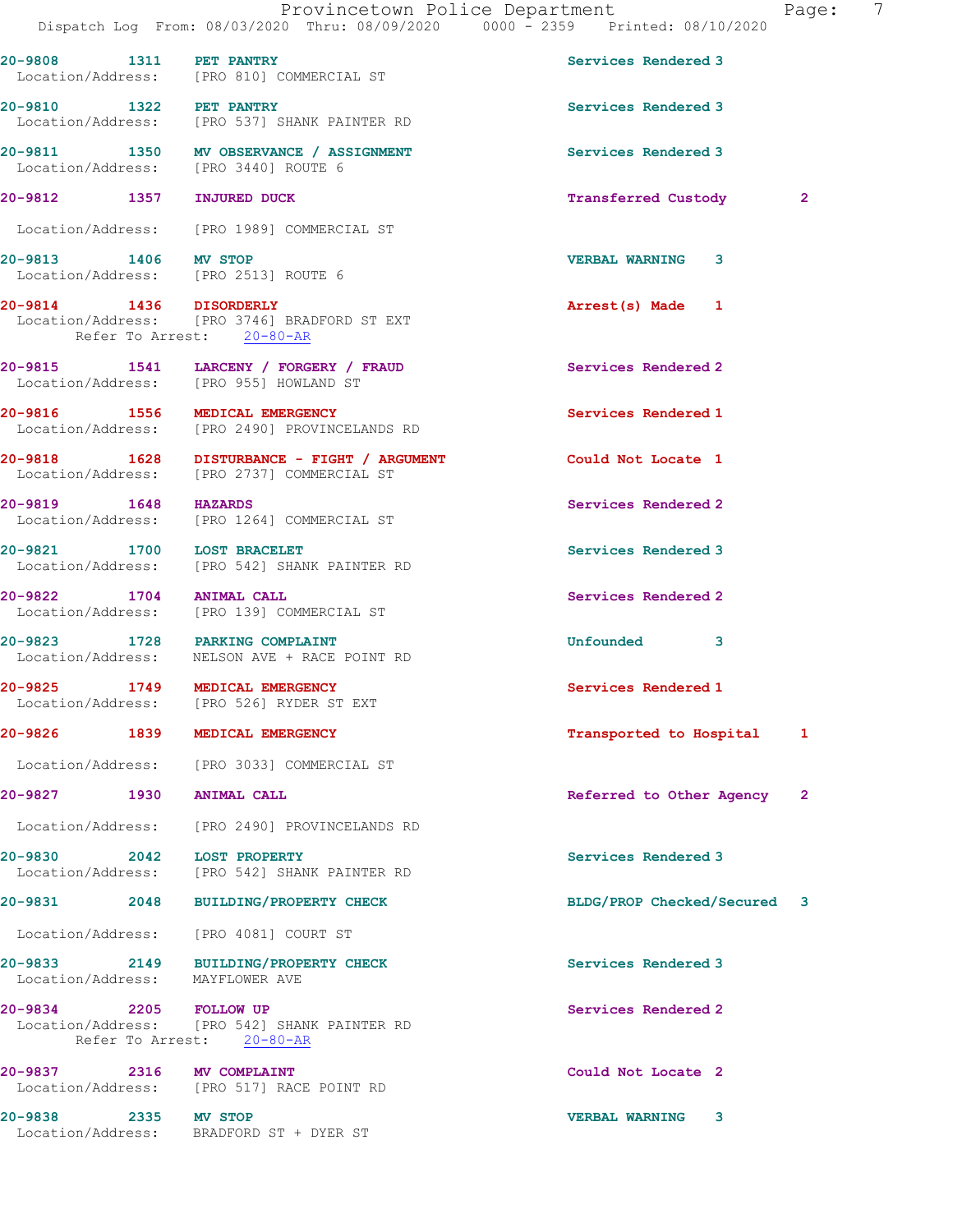| For Date: $08/06/2020 -$ Thursday                        |                                                                                             |                                 |  |
|----------------------------------------------------------|---------------------------------------------------------------------------------------------|---------------------------------|--|
|                                                          | 20-9840 0006 BUILDING/PROPERTY CHECK                                                        | BLDG/PROP Checked/Secured 3     |  |
|                                                          | Location/Address: [PRO 526] RYDER ST EXT                                                    |                                 |  |
|                                                          | 20-9841 0034 BUILDING/PROPERTY CHECK                                                        | BLDG/PROP Checked/Secured 3     |  |
|                                                          | Location/Address: [PRO 1952] COMMERCIAL ST                                                  |                                 |  |
|                                                          | 20-9842 0117 MV OBSERVANCE / ASSIGNMENT<br>Location/Address: SHANK PAINTER RD + BRADFORD ST | Services Rendered 3             |  |
| 20-9843 0251 NOISE COMPLAINT                             | Location/Address: [PRO 3432] COMMERCIAL ST                                                  | SPOKEN TO<br>3                  |  |
|                                                          | 20-9844 0306 BUILDING/PROPERTY CHECK<br>Location/Address: [PRO 3259] MACMILLAN WHARF        | Services Rendered 3             |  |
| 20-9845 0503 MARINE EMERGENCY                            |                                                                                             | Referred to Other Agency 2      |  |
|                                                          | Location/Address: [PRO 132] COMMERCIAL ST                                                   |                                 |  |
|                                                          | 20-9847 0610 BUILDING/PROPERTY CHECK                                                        | BLDG/PROP Checked/Secured 3     |  |
|                                                          | Location/Address: [PRO 537] SHANK PAINTER RD                                                |                                 |  |
|                                                          | 20-9846 0630 SERVICE CALL - POLICE<br>Location/Address: [PRO 516] RACE POINT RD             | Services Rendered 3             |  |
| 20-9850 0800 ANIMAL CALL                                 | Location/Address: [PRO 3873] CONWELL ST                                                     | Services Rendered 2             |  |
| 20-9848 0806 MV HIT & RUN<br>Refer To Accident: 20-42-AC | Location/Address: [PRO 132] COMMERCIAL ST                                                   | Services Rendered 2             |  |
|                                                          | 20-9851 0842 ESCORT / TRANSPORT                                                             | <b>Transferred Custody</b><br>3 |  |
|                                                          | Location/Address: [ORL 1] ROCK HARBOR RD<br>Refer To Arrest: 20-80-AR                       |                                 |  |
| 20-9852 1024 ANIMAL CALL                                 | Location/Address: [PRO 569] WINSLOW ST                                                      | <b>GONE ON ARRIVAL 2</b>        |  |
| 20-9853 1030                                             | BUILDING/PROPERTY CHECK<br>Location/Address: [PRO 2540] RACE POINT RD                       | Services Rendered 3             |  |
| 20-9855 1109                                             | <b>ANIMAL CALL</b><br>Location/Address: [PRO 2645] SHANK PAINTER RD                         | Services Rendered 2             |  |
| 20-9857 1119                                             | MEDICAL EMERGENCY                                                                           | Transported to Hospital 1       |  |
|                                                          | Location/Address: [PRO 440] HARRY KEMP WAY                                                  |                                 |  |
| 20-9858 1121                                             | <b>FOLLOW UP</b><br>Location/Address: [PRO 146] COMMERCIAL ST                               | Services Rendered 2             |  |
| 20-9859 1125                                             | COMPLAINT - GENERAL<br>Location/Address: [PRO 539] SHANK PAINTER RD                         | <b>GONE ON ARRIVAL 3</b>        |  |
| 20-9860 1146                                             | SERVICE CALL - POLICE<br>Location/Address: [PRO 3737] BRADFORD ST                           | 3<br>SPOKEN TO                  |  |
| 20-9861<br>1220 FOLLOW UP                                | Location/Address: [PRO 3868] COMMERCIAL ST                                                  | SPOKEN TO<br>$\overline{2}$     |  |
| 20-9862 1248<br>Location/Address:                        | <b>ANIMAL CALL</b><br>[PRO 1989] COMMERCIAL ST                                              | Services Rendered 2             |  |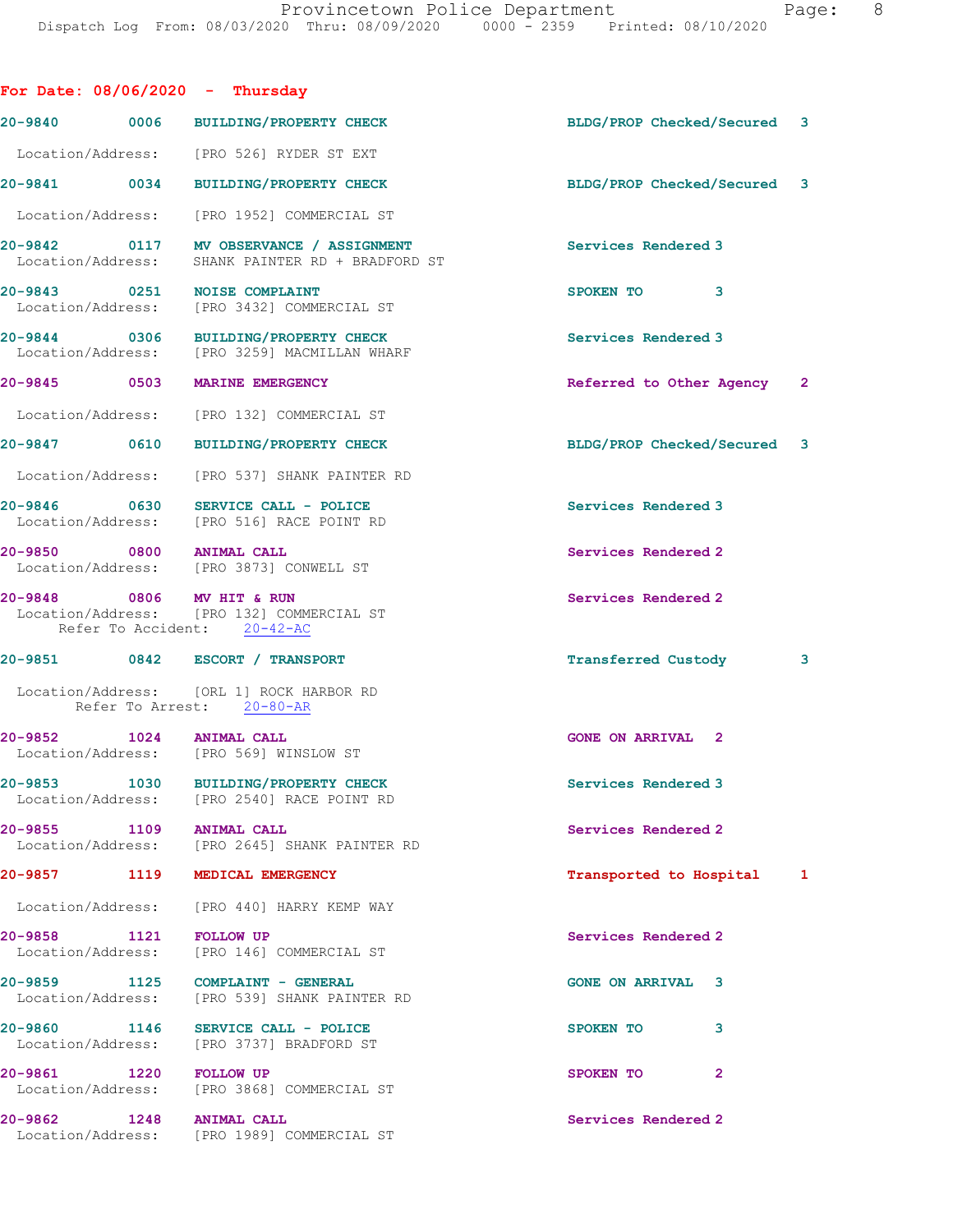| 20-9863 1250 PARKING COMPLAINT                                   |                                                                                      | Citation / Warning Issued 3    |   |
|------------------------------------------------------------------|--------------------------------------------------------------------------------------|--------------------------------|---|
|                                                                  | Location/Address: [PRO 75] CAPTAIN BERTIES WAY                                       |                                |   |
| 20-9864 1255 PROPERTY DAMAGE<br>Location/Address: BRADFORD ST    |                                                                                      | SPOKEN TO 3                    |   |
|                                                                  | 20-9871 1409 LARCENY / FORGERY / FRAUD<br>Location/Address: [PRO 1207] COMMERCIAL ST | Services Rendered 2            |   |
|                                                                  | 20-9866 1415 COMPLAINT - GENERAL<br>Location/Address: [PRO 3094] COMMERCIAL ST       | Services Rendered 3            |   |
| 20-9869 1445 ANIMAL CALL                                         | Location/Address: [PRO 542] SHANK PAINTER RD                                         | $\overline{2}$<br>SPOKEN TO    |   |
| 20-9874 1448 ANIMAL CALL                                         | Location/Address: [PRO 1865] COMMERCIAL ST                                           | Services Rendered 2            |   |
| 20-9870 1454 MEDICAL EMERGENCY                                   | Location/Address: [PRO 3207] COMMERCIAL ST                                           | PATIENT REFUSAL 1              |   |
| 20-9872 1458 ANIMAL CALL                                         | Location/Address: [PRO 542] SHANK PAINTER RD                                         | SPOKEN TO 2                    |   |
| 20-9877 1545 MEDICAL EMERGENCY                                   |                                                                                      | Transported to Hospital 1      |   |
|                                                                  | Location/Address: [PRO 733] BRADFORD ST                                              |                                |   |
|                                                                  | 20-9880 1611 MV COMPLAINT<br>Location/Address: [PRO 4136] BRADFORD ST                | <b>GONE ON ARRIVAL 2</b>       |   |
|                                                                  | 20-9881 1633 BUILDING/PROPERTY CHECK<br>Location/Address: [PRO 3430] COMMERCIAL ST   | Services Rendered 3            |   |
| 20-9882 1648 MV DISABLED<br>Location/Address: [PRO 3440] ROUTE 6 |                                                                                      | Services Rendered 2            |   |
| Location/Address: [PRO 3440] ROUTE 6                             | 20-9884 1703 MV OBSERVANCE / ASSIGNMENT                                              | Services Rendered 3            |   |
| 20-9885 1753 MV STOP                                             |                                                                                      | Citation / Warning Issued 3    |   |
| Location/Address: ROUTE 6                                        |                                                                                      |                                |   |
| 20-9888 1903 MV STOP                                             | Location/Address: [PRO 2792] COMMERCIAL ST                                           | <b>VERBAL WARNING</b><br>3     |   |
| 20-9889 1908 HAZARDS                                             | Location/Address: [PRO 126] COMMERCIAL ST                                            | Services Rendered 2            |   |
| 20-9892 2016 ALARM - GENERAL                                     |                                                                                      | BLDG/PROP Checked/Secured 1    |   |
|                                                                  | Location/Address: [PRO 182] COMMERCIAL ST                                            |                                |   |
| 20-9893 2018                                                     | COMPLAINT - GENERAL<br>Location/Address: [PRO 946] HOBSON AVE                        | Could Not Locate 3             |   |
| 20-9894 2029 LOST WALLET                                         | Location/Address: [PRO 542] SHANK PAINTER RD                                         | Services Rendered 3            |   |
|                                                                  | 20-9895 2031 HARASSMENT / THREATS<br>Location/Address: [PRO 542] SHANK PAINTER RD    | 2<br>SPOKEN TO                 | 1 |
| 20-9896 2059 HAZARDS                                             | Location/Address: [PRO 2585] PROVINCELANDS RD                                        | Extinguished<br>$\overline{2}$ |   |
| 20-9897 – 10<br>2108                                             | <b>BUILDING/PROPERTY CHECK</b>                                                       | BLDG/PROP Checked/Secured 3    |   |
|                                                                  | Location/Address: [PRO 1952] COMMERCIAL ST                                           |                                |   |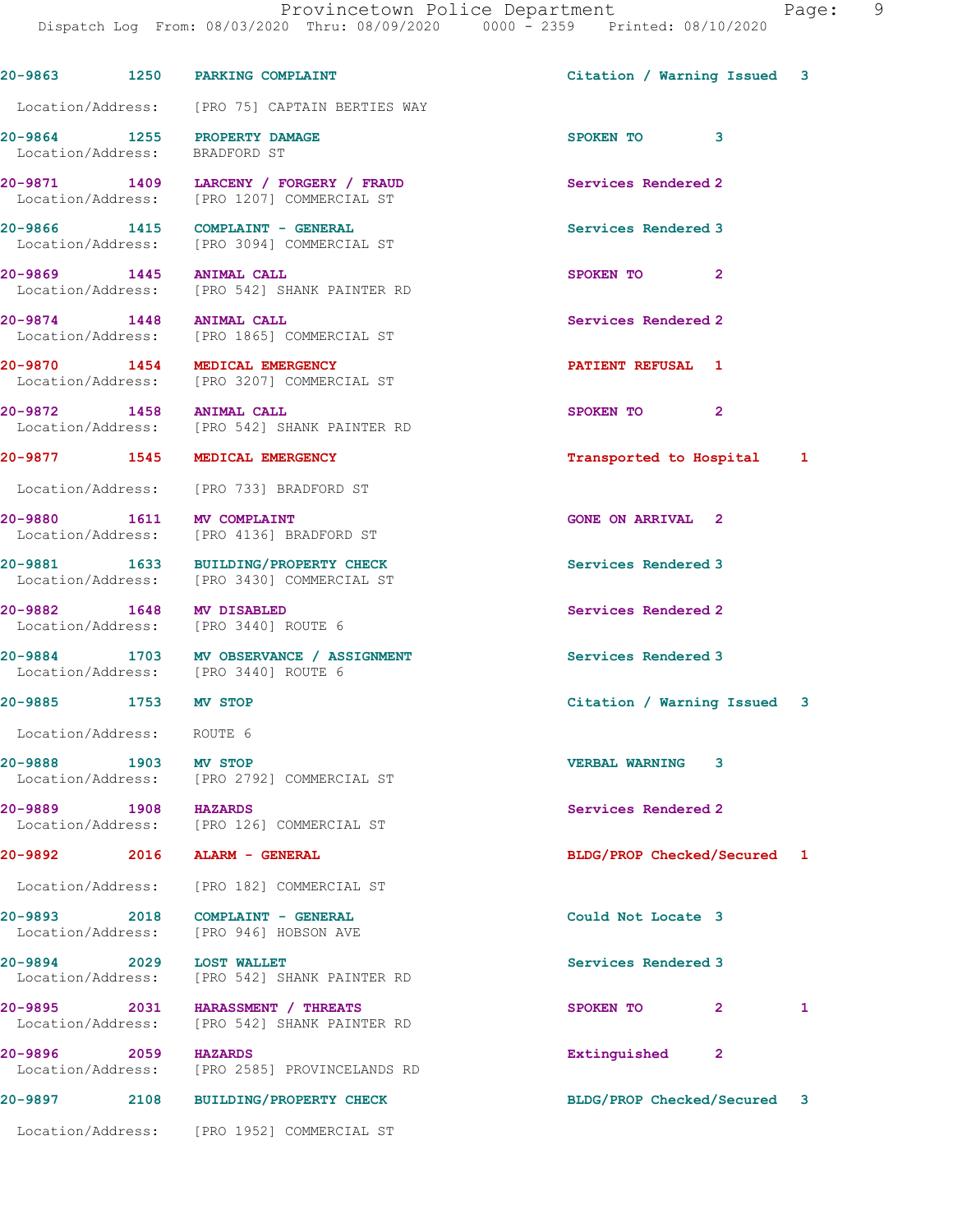| $20 - 9898$<br>2112<br>Location/Address: | MV COMPLAINT<br>[PRO 517] RACE POINT RD                     | Services Rendered 2 |
|------------------------------------------|-------------------------------------------------------------|---------------------|
| 20-9899<br>2119<br>Location/Address:     | <b>ASSAULT</b><br>[PRO 2543] MACMILLAN WHARF                | Services Rendered 1 |
| $20 - 9901$<br>2141<br>Location/Address: | FIRE - BRUSH<br>ROUTE 6                                     | Could Not Locate 1  |
| $20 - 9904$<br>2320<br>Location/Address: | SUSPICIOUS ACTIVITY<br>[PRO 744] BRADFORD ST                | Could Not Locate 2  |
| 2352<br>$20 - 9905$<br>Location/Address: | <b>BUILDING/PROPERTY CHECK</b><br>[PRO 72] PROVINCELANDS RD | Services Rendered 3 |

## For Date: 08/07/2020 - Friday

|                            |      | 20-9907 0042 MEDICAL EMERGENCY                                                              | Transported to Hospital 1   |  |
|----------------------------|------|---------------------------------------------------------------------------------------------|-----------------------------|--|
|                            |      | Location/Address: [PRO 3020] STEARNS AVE                                                    |                             |  |
|                            |      | 20-9908 0057 ASSIST CITIZEN<br>Location/Address: [PRO 744] BRADFORD ST                      | Services Rendered 3         |  |
|                            |      | 20-9909 0108 MV OBSERVANCE / ASSIGNMENT<br>Location/Address: [PRO 37] BRADFORD ST           | Services Rendered 3         |  |
|                            |      | 20-9910 0147 BUILDING/PROPERTY CHECK                                                        | BLDG/PROP Checked/Secured 3 |  |
|                            |      | Location/Address: [PRO 537] SHANK PAINTER RD                                                |                             |  |
|                            |      | 20-9911 0237 BUILDING/PROPERTY CHECK<br>Location/Address: [PRO 3259] MACMILLAN WHARF        | Services Rendered 3         |  |
|                            |      | 20-9912 0239 BUILDING/PROPERTY CHECK                                                        | BLDG/PROP Checked/Secured 3 |  |
|                            |      | Location/Address: [PRO 440] HARRY KEMP WAY                                                  |                             |  |
|                            |      | 20-9913 0331 911 - GENERAL<br>Location/Address: [PRO 3670] SHANK PAINTER RD                 | Services Rendered 1         |  |
|                            |      | 20-9914 0351 BUILDING/PROPERTY CHECK                                                        | BLDG/PROP Checked/Secured 3 |  |
|                            |      | Location/Address: [PRO 1645] HARRY KEMP WAY                                                 |                             |  |
|                            |      | 20-9915 0524 MV OBSERVANCE / ASSIGNMENT<br>Location/Address: SHANK PAINTER RD + BRADFORD ST | Services Rendered 3         |  |
|                            |      | 20-9916 0525 BUILDING/PROPERTY CHECK                                                        | BLDG/PROP Checked/Secured 3 |  |
|                            |      | Location/Address: [PRO 99] COMMERCIAL ST                                                    |                             |  |
| Location/Address: SNAIL RD |      | 20-9917 0545 MV OBSERVANCE / ASSIGNMENT                                                     | Services Rendered 3         |  |
|                            |      | 20-9918 0647 SERVICE CALL - POLICE<br>Location/Address: [PRO 516] RACE POINT RD             | Services Rendered 3         |  |
|                            |      | 20-9919 0802 BUILDING/PROPERTY CHECK<br>Location/Address: [PRO 2540] RACE POINT RD          | Services Rendered 3         |  |
| 20-9920                    | 0832 | <b>BUILDING/PROPERTY CHECK</b><br>Location/Address: [PRO 2490] PROVINCELANDS RD             | Services Rendered 3         |  |
|                            |      | 20-9921 0842 SERVICE CALL - POLICE<br>Location/Address: [PRO 2520] PRINCE ST                | Services Rendered 3         |  |
|                            |      | 20-9924 0934 MEDICAL EMERGENCY                                                              | Transported to Hospital 1   |  |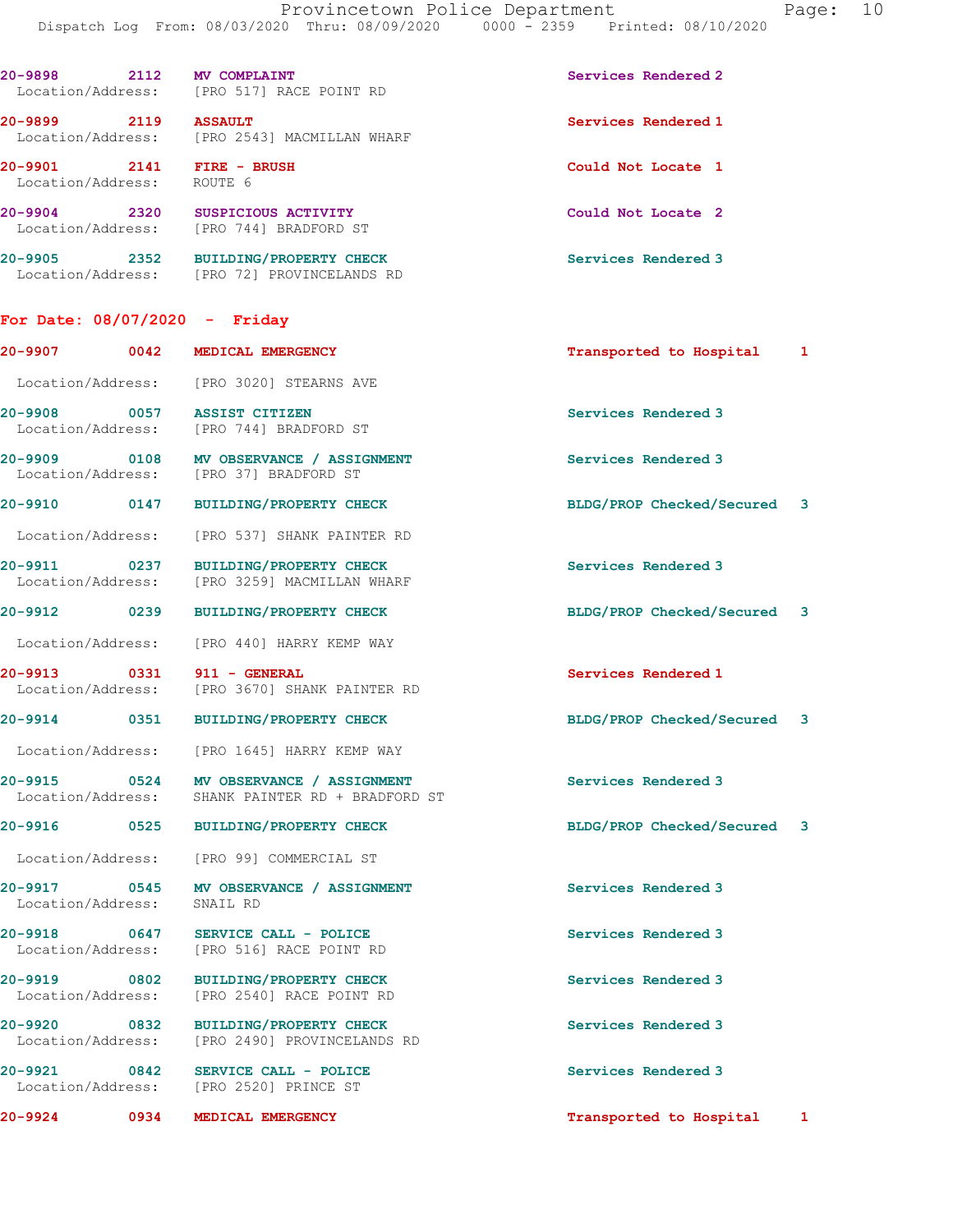Location/Address: [PRO 571] ALDEN ST 20-9925 1001 PARKING COMPLAINT Services Rendered 3 Location/Address: RACE RD 20-9934 1015 DISTURBANCE - FIGHT / ARGUMENT No Action Required 1 Location/Address: [PRO 314] COMMERCIAL ST 20-9928 1039 MV BREAKING & ENTERING Investigated 2 Location/Address: [PRO 414] CONWELL ST 20-9929 1053 MEDICAL EMERGENCY 1 SPOKEN TO 1 1 Location/Address: [PRO 2479] ROUTE 6 20-9930 1114 911 - GENERAL Could Not Locate 1 Location/Address: [PRO 1994] COMMERCIAL ST 20-9932 1150 FIRE - CO ALARM **Services Rendered 1**  Location/Address: [PRO 3965] CONWAY ST 20-9933 1206 TRAFFIC CONTROL Services Rendered 3 Location/Address: [PRO 4152] BRADFORD ST 20-9937 1213 ANIMAL CALL Referred to Other Agency 2 Location/Address: [PRO 2499] RACE POINT RD 20-9938 1216 HARASSMENT / THREATS SPOKEN TO 2 Location/Address: [PRO 2836] COMMERCIAL ST 20-9935 1217 FOLLOW UP Services Rendered 2 Location/Address: [PRO 2543] MACMILLAN WHARF 20-9939 1224 PARKING COMPLAINT Citation / Warning Issued 3 Location/Address: [PRO 1087] PRISCILLA ALDEN RD 20-9942 1333 ANIMAL CALL 20-9942 1333 ANIMAL CALL SERVICES Rendered 2 [PRO 3026] COMMERCIAL ST 20-9945 1505 MEDICAL EMERGENCY Transported to Hospital 1 Location/Address: [PRO 350] COMMERCIAL ST 20-9946 1517 SHOPLIFTING Services Rendered 3 Location/Address: [PRO 2021] COMMERCIAL ST 20-9947 1520 DISTURBANCE - FIGHT / ARGUMENT SPOKEN TO 1 Location/Address: [PRO 1548] COMMERCIAL ST 20-9948 1535 ASSIST CITIZEN **1996 120 Services Rendered** 3 Location/Address: [PRO 726] BRADFORD ST 20-9949 1540 FOLLOW UP 20-9949 Services Rendered 2<br>
Location/Address: [PRO 2645] SHANK PAINTER RD [PRO 2645] SHANK PAINTER RD 20-9950 1555 MEDICAL EMERGENCY **120-9950 120-9950** 1555 MEDICAL EMERGENCY Location/Address: [PRO 766] BRADFORD ST 20-9953 1620 MEDICAL EMERGENCY Transported to Hospital 1 Location/Address: [PRO 196] COMMERCIAL ST 20-9954 1641 COMPLAINT - GENERAL Services Rendered 3 Location/Address: COMMERCIAL ST + FREEMAN ST 20-9955 1650 COMPLAINT - GENERAL GONE ON ARRIVAL 3 Location/Address: [PRO 2492] WINSLOW ST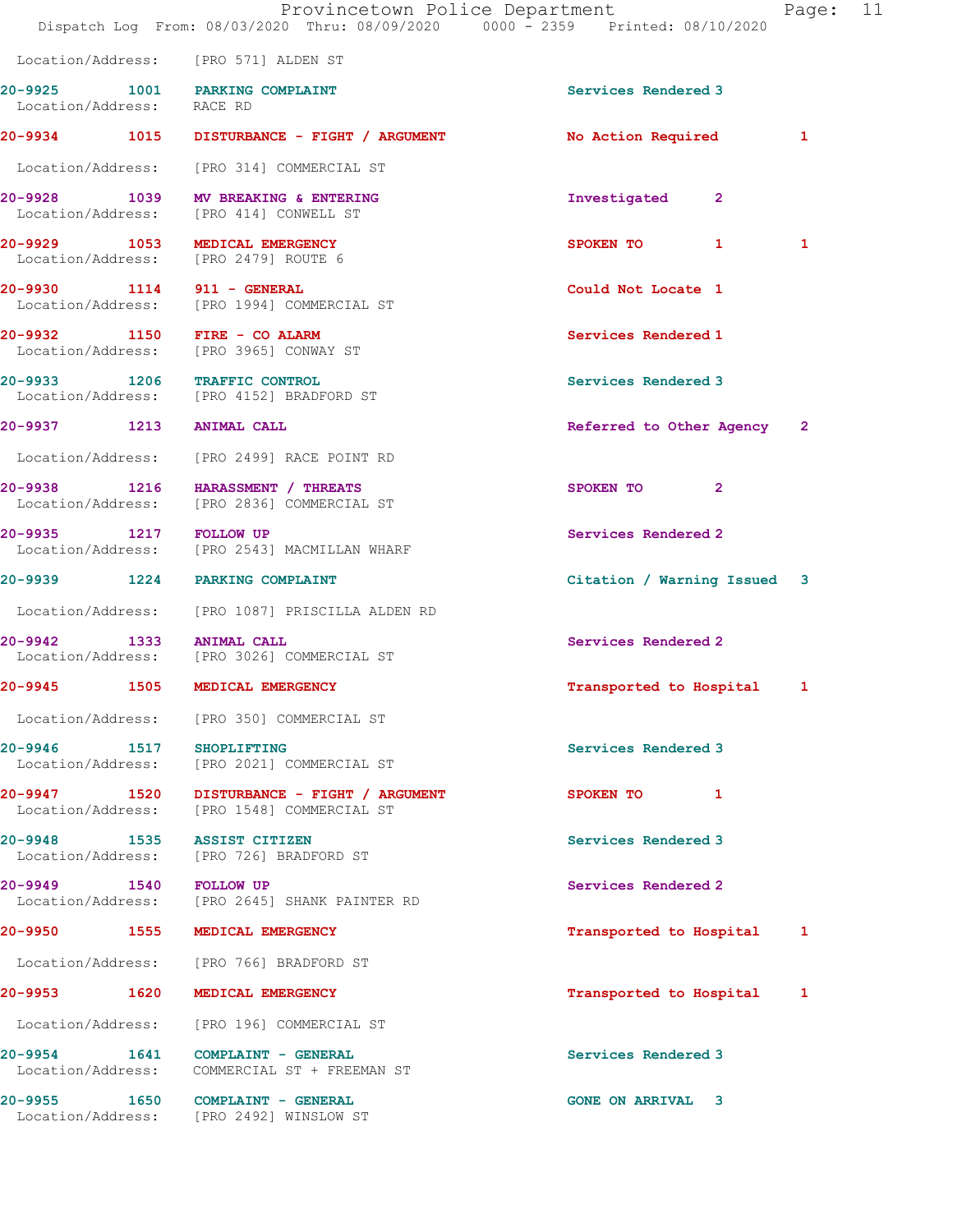|                                   |      | 20-9956 1722 ASSIST CITIZEN<br>Location/Address: [PRO 2833] RACE POINT RD             | Services Rendered 3         |   |
|-----------------------------------|------|---------------------------------------------------------------------------------------|-----------------------------|---|
|                                   |      | 20-9960 1817 BUILDING/PROPERTY CHECK                                                  | BLDG/PROP Checked/Secured 3 |   |
|                                   |      | Location/Address: [PRO 519] RACE POINT RD                                             |                             |   |
|                                   |      | 20-9963 1848 MEDICAL EMERGENCY                                                        | Transported to Hospital     | 1 |
|                                   |      | Location/Address: [PRO 2090] PEARL ST                                                 |                             |   |
| 20-9964 1851                      |      | <b>NOISE COMPLAINT</b><br>Location/Address: [PRO 3314] COMMERCIAL ST                  | SPOKEN TO 3                 |   |
|                                   |      | 20-9967 1929 BUILDING/PROPERTY CHECK<br>Location/Address: [PRO 3259] MACMILLAN WHARF  | Services Rendered 3         |   |
| 20-9968 1937 MV COMPLAINT         |      |                                                                                       | Referred to Other Agency 2  |   |
|                                   |      | Location/Address: [PRO 542] SHANK PAINTER RD                                          |                             |   |
|                                   |      | 20-9969 1941 BUILDING/PROPERTY CHECK<br>Location/Address: [PRO 2483] COMMERCIAL ST    | Services Rendered 3         |   |
|                                   |      | 20-9970 1944 BUILDING/PROPERTY CHECK<br>Location/Address: [PRO 2206] PILGRIMS LANDING | Services Rendered 3         |   |
|                                   |      | 20-9971 1949 COMPLAINT - GENERAL<br>Location/Address: [PRO 549] STANDISH ST           | Services Rendered 3         |   |
| Location/Address: ROUTE 6         |      | 20-9972 1957 MV OBSERVANCE / ASSIGNMENT                                               | Services Rendered 3         |   |
| 20-9974 2032 MV STOP              |      | Location/Address: [PRO 405] CONANT ST<br>Refer To Arrest: 20-81-AR                    | Arrest(s) Made 3            |   |
|                                   |      | 20-9976 2119 MEDICAL EMERGENCY                                                        | Transported to Hospital     | 1 |
|                                   |      | Location/Address: [PRO 3873] CONWELL ST                                               |                             |   |
|                                   |      | 20-9977 2119 NOISE COMPLAINT<br>Location/Address: JEROME SMITH RD                     | <b>GONE ON ARRIVAL 3</b>    |   |
| 20-9978<br>Location/Address:      |      | 2135 COMPLAINT - GENERAL<br>COMMERCIAL ST                                             | <b>GONE ON ARRIVAL 3</b>    |   |
| 20-9980                           | 2245 | MEDICAL EMERGENCY                                                                     | Transported to Hospital     | 1 |
|                                   |      | Location/Address: [PRO 2618] COMMERCIAL ST                                            |                             |   |
| 20-9982                           | 2312 | <b>BUILDING/PROPERTY CHECK</b>                                                        | BLDG/PROP Checked/Secured   | 3 |
| Location/Address:                 |      | [PRO 517] RACE POINT RD                                                               |                             |   |
| 20-9983 2001<br>Location/Address: | 2321 | MV OBSERVANCE / ASSIGNMENT<br>[PRO 595] BRADFORD ST                                   | Services Rendered 3         |   |
| 20-9984                           | 2327 | <b>BUILDING/PROPERTY CHECK</b>                                                        | BLDG/PROP Checked/Secured 3 |   |
| Location/Address:                 |      | [PRO 1638] COMMERCIAL ST                                                              |                             |   |
| 20-9987 2357<br>Location/Address: |      | <b>NOISE COMPLAINT</b><br>[PRO 2157] COMMERCIAL ST                                    | Could Not Locate 3          |   |
|                                   |      |                                                                                       |                             |   |

## For Date: 08/08/2020 - Saturday

| 20-9988           | 0006 | MV OBSERVANCE / ASSIGNMENT | Services Rendered 3 |
|-------------------|------|----------------------------|---------------------|
| Location/Address: |      | SNAIL RD + COMMERCIAL ST   |                     |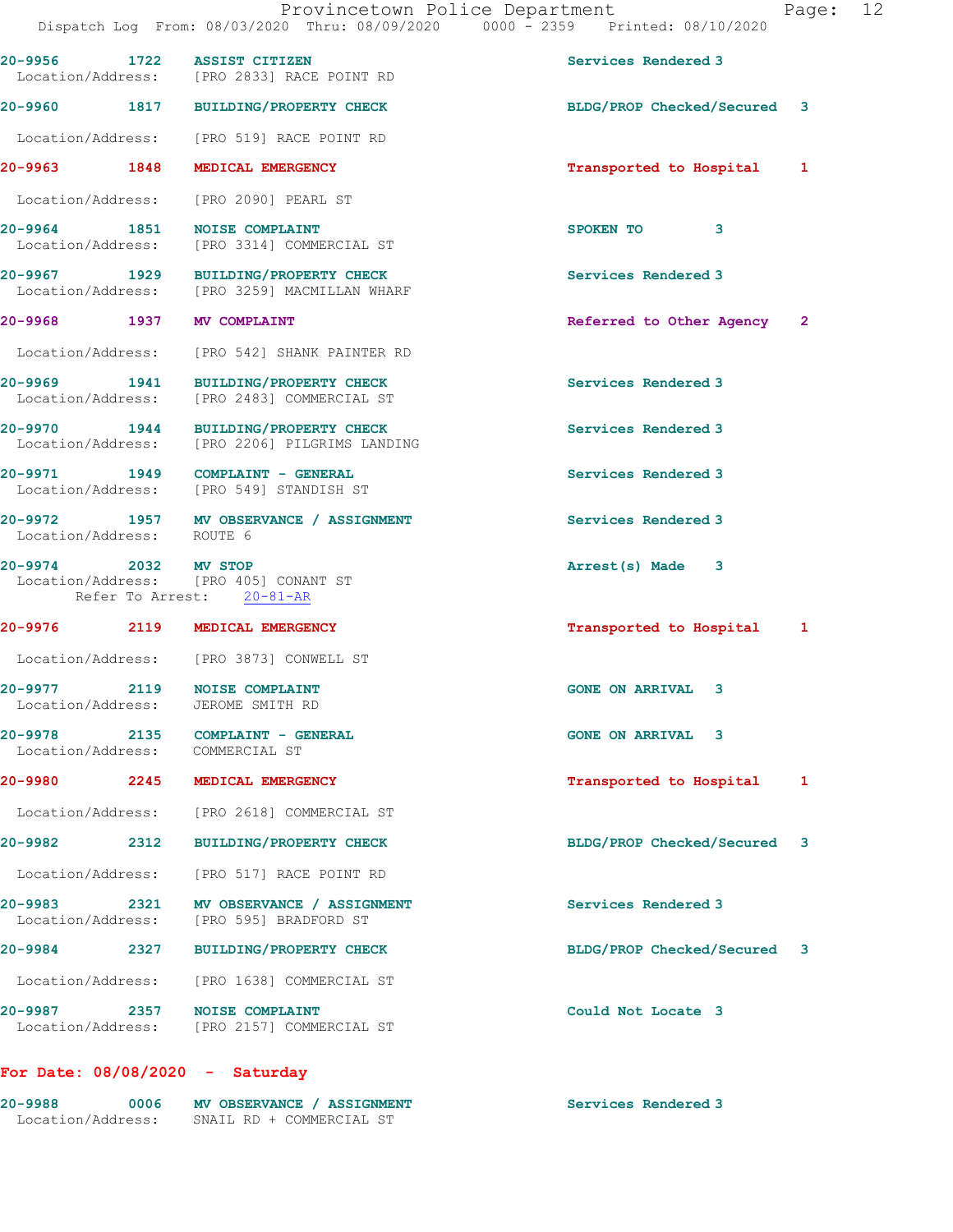|                                    |      | 20-9989 0011 BUILDING/PROPERTY CHECK                                             | BLDG/PROP Checked/Secured 3                          |  |
|------------------------------------|------|----------------------------------------------------------------------------------|------------------------------------------------------|--|
| Location/Address:                  |      | [PRO 182] COMMERCIAL ST                                                          |                                                      |  |
| 20-9990 0011<br>Location/Address:  |      | <b>COMPLAINT - GENERAL</b><br>[PRO 106] COMMERCIAL ST                            | <b>GONE ON ARRIVAL 3</b>                             |  |
| 20-9992 0039<br>Location/Address:  |      | <b>BUILDING/PROPERTY CHECK</b><br>[PRO 2898] JEROME SMITH RD                     | Services Rendered 3                                  |  |
| 20-9993 0101                       |      | <b>BUILDING/PROPERTY CHECK</b>                                                   | BLDG/PROP Checked/Secured<br>3                       |  |
| Location/Address:                  |      | [PRO 545] SHANK PAINTER RD                                                       |                                                      |  |
| 20-9995 0113                       |      | <b>BUILDING/PROPERTY CHECK</b>                                                   | BLDG/PROP Checked/Secured 3                          |  |
| Location/Address:                  |      | [PRO 175] COMMERCIAL ST                                                          |                                                      |  |
| 20-9996 0115<br>Location/Address:  |      | BY-LAW VIOLATION<br>[PRO 269] COMMERCIAL ST                                      | <b>VERBAL WARNING 2</b>                              |  |
| 20-9998 0118                       |      | MV OBSERVANCE / ASSIGNMENT<br>Location/Address: [PRO 2818] CONWELL ST            | Services Rendered 3                                  |  |
|                                    |      | 20-9997 0124 BUILDING/PROPERTY CHECK                                             | BLDG/PROP Checked/Secured<br>3                       |  |
| Location/Address:                  |      | [PRO 4080] RYDER ST EXT                                                          |                                                      |  |
| 20-10000 0127                      |      | <b>BUILDING/PROPERTY CHECK</b>                                                   | BLDG/PROP Checked/Secured 3                          |  |
| Location/Address:                  |      | [PRO 444] HIGH POLE HILL                                                         |                                                      |  |
| 20-10001 0206                      |      | <b>BUILDING/PROPERTY CHECK</b>                                                   | BLDG/PROP Checked/Secured<br>$\overline{\mathbf{3}}$ |  |
| Location/Address:                  |      | [PRO 413] CONWELL ST                                                             |                                                      |  |
| 20-10002 0210<br>Location/Address: |      | MV OBSERVANCE / ASSIGNMENT<br>STANDISH ST + BRADFORD ST                          | Services Rendered 3                                  |  |
|                                    |      | 20-10003 0210 MV OBSERVANCE / ASSIGNMENT<br>Location/Address: ROUTE 6 + SNAIL RD | Services Rendered 3                                  |  |
|                                    |      | 20-10004 0417 ASSIST CITIZEN<br>Location/Address: [PRO 526] RYDER ST EXT         | Services Rendered 3                                  |  |
| 20-10005 0528<br>Location/Address: |      | <b>BUILDING/PROPERTY CHECK</b><br>[PRO 537] SHANK PAINTER RD                     | Services Rendered 3                                  |  |
|                                    |      | 20-10006 0636 SERVICE CALL - POLICE<br>Location/Address: [PRO 516] RACE POINT RD | Services Rendered 3                                  |  |
| 20-10008 0733                      |      | <b>PARKING COMPLAINT</b><br>Location/Address: [PRO 3456] RYDER ST EXT            | Services Rendered 3                                  |  |
|                                    |      | 20-10009 0837 LOST PROPERTY<br>Location/Address: [PRO 542] SHANK PAINTER RD      | Services Rendered 3                                  |  |
| 20-10010 0842<br>Location/Address: |      | DISTURBANCE - FIGHT / ARGUMENT<br>[PRO 3222] ALDEN ST                            | <b>SPOKEN TO</b><br>1                                |  |
| 20-10011 0849                      |      | <b>HAZARDS</b><br>Location/Address: [PRO 1634] COMMERCIAL ST                     | Services Rendered 2                                  |  |
| Location/Address:                  |      | 20-10013 0907 MEDICAL EMERGENCY<br>[PRO 3222] ALDEN ST                           | Services Rendered 1                                  |  |
| Location/Address:                  |      | 20-10014 0915 PARKING COMPLAINT<br>COMMERCIAL ST + ATLANTIC AVE                  | Services Rendered 3                                  |  |
| 20-10015                           | 0931 | DISTURBANCE - FIGHT / ARGUMENT                                                   | Referred to Other Agency<br>1                        |  |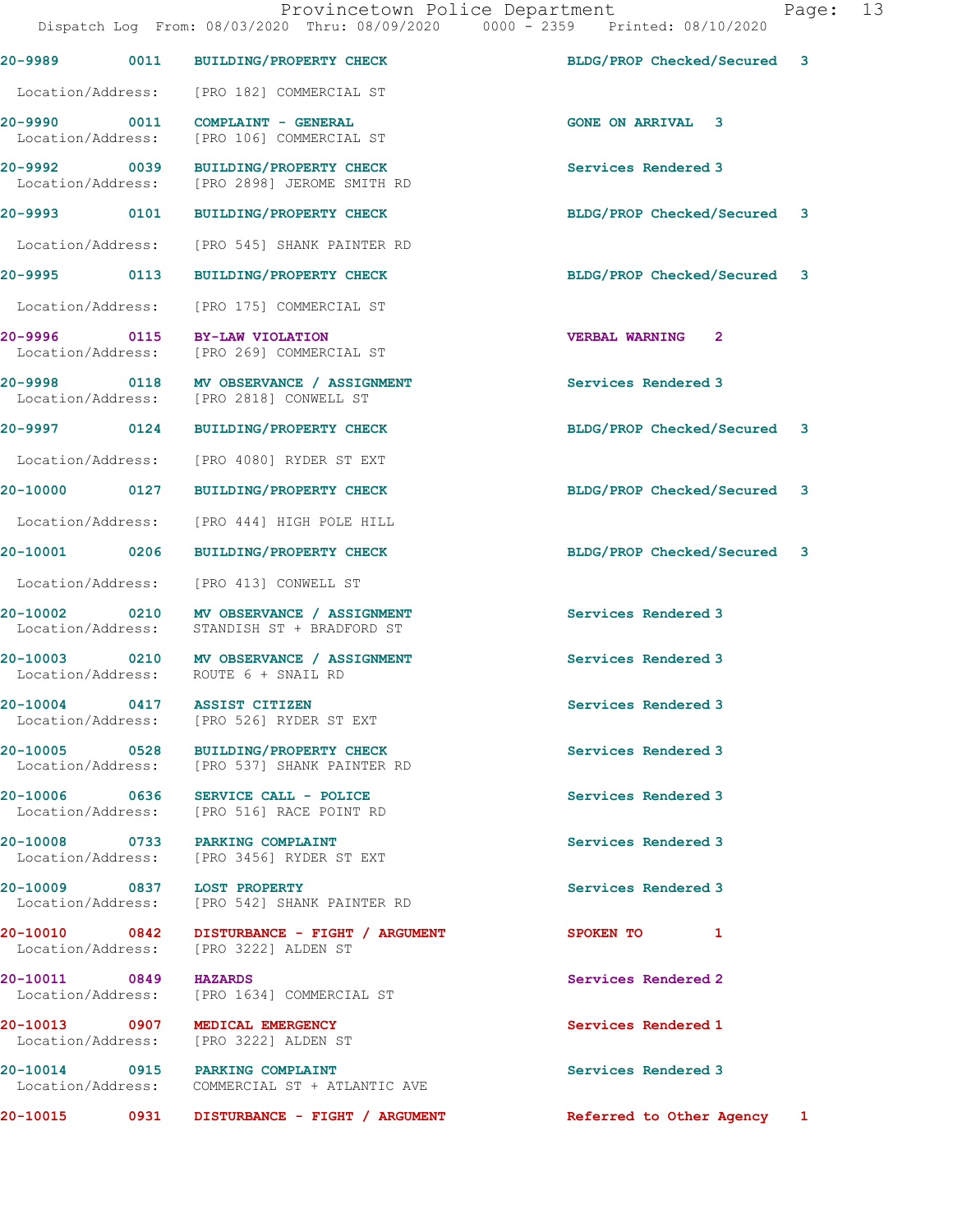|                                 | Dispatch Log From: 08/03/2020 Thru: 08/09/2020 0000 - 2359 Printed: 08/10/2020             | Provincetown Police Department<br>Page: 14 |
|---------------------------------|--------------------------------------------------------------------------------------------|--------------------------------------------|
|                                 | Location/Address: [PRO 2086] GARFIELD ST                                                   |                                            |
|                                 | 20-10016 0936 MEDICAL EMERGENCY<br>Location/Address: [PRO 2977] COMMERCIAL ST              | <b>PATIENT REFUSAL 1</b>                   |
|                                 | 20-10017 0954 DISTURBANCE - FIGHT / ARGUMENT<br>Location/Address: [PRO 329] COMMERCIAL ST  | SPOKEN TO 1                                |
|                                 | 20-10018 1002 PARKING COMPLAINT                                                            | Citation / Warning Issued 3                |
|                                 | Location/Address: RYDER ST + BRADFORD ST                                                   |                                            |
| 20-10019 1012 FOLLOW UP         | Location/Address: [PRO 542] SHANK PAINTER RD                                               | Services Rendered 2                        |
|                                 | 20-10022 1100 PARKING COMPLAINT                                                            | Citation / Warning Issued 3                |
|                                 |                                                                                            |                                            |
|                                 | 20-10023 1130 COMPLAINT - GENERAL<br>Location/Address: [PRO 285] COMMERCIAL ST             | Services Rendered 3                        |
|                                 | 20-10025 1207 SUSPICIOUS ACTIVITY<br>Location/Address: [PRO 571] ALDEN ST                  | SPOKEN TO 2                                |
|                                 | 20-10026 1225 PARKING COMPLAINT                                                            | Citation / Warning Issued 3                |
|                                 | Location/Address: BANGS ST + COMMERCIAL ST                                                 |                                            |
|                                 | 20-10027 1229 MEDICAL EMERGENCY<br>Location/Address: [PRO 442] HARRY KEMP WAY              | PATIENT REFUSAL 1                          |
|                                 | 20-10029 1311 SERVICE CALL - POLICE<br>Location/Address: [PRO 3016] BRADFORD ST            | Services Rendered 3                        |
|                                 | 20-10032 1352 LARCENY / FORGERY / FRAUD<br>Location/Address: [PRO 2215] OPPEN LN           | SPOKEN TO 2                                |
|                                 | 20-10033 1417 PARK, WALK & TALK<br>Location: [PRO 3431] LOPES SQUARE                       | Services Rendered 3                        |
|                                 | 20-10034 1443 MEDICAL EMERGENCY<br>Location/Address: [PRO 2513] ROUTE 6                    | <b>PATIENT REFUSAL 1</b>                   |
|                                 | 20-10036 1505 MEDICAL EMERGENCY<br>Location/Address: [PRO 105] COMMERCIAL ST               | Services Rendered 1                        |
| 20-10037 1515 911 - GENERAL     | Location/Address: [PRO 1837] COMMERCIAL ST                                                 | Could Not Locate 1                         |
| Location/Address: COMMERCIAL ST | 20-10038 1522 MEDICAL EMERGENCY                                                            | <b>PATIENT REFUSAL 1</b>                   |
|                                 | 20-10039 1532 FOLLOW UP<br>Location/Address: [PRO 1953] COMMERCIAL ST                      | SPOKEN TO<br>$\mathbf{2}$                  |
|                                 | 20-10040  1541  DISTURBANCE - FIGHT / ARGUMENT<br>Location/Address: [PRO 3258] BRADFORD ST | Peace Restored 1                           |
|                                 | 20-10041  1611 MEDICAL EMERGENCY                                                           | Transported to Hospital 1                  |
|                                 | Location/Address: [PRO 440] HARRY KEMP WAY                                                 |                                            |
| 20-10042 1626 MV STOP           | Location/Address: [PRO 3430] COMMERCIAL ST                                                 | <b>VERBAL WARNING 3</b>                    |
| 20-10043 1627 MV STOP           | Location/Address: [PRO 2513] ROUTE 6                                                       | <b>VERBAL WARNING 3</b>                    |
| 20-10044 1636 MV STOP           |                                                                                            | Citation / Warning Issued 3                |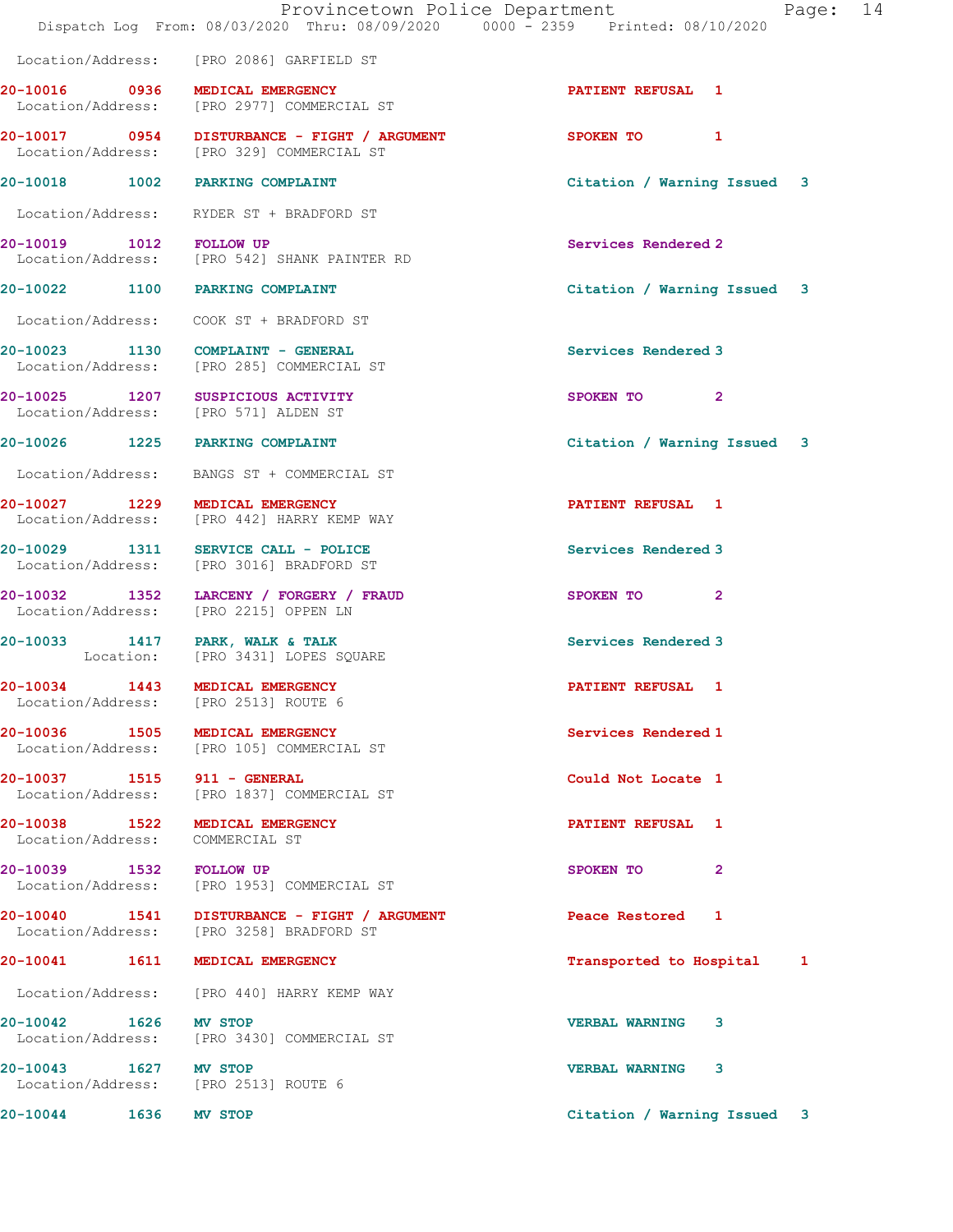|                                                          | Dispatch Log From: 08/03/2020 Thru: 08/09/2020 0000 - 2359 Printed: 08/10/2020                           | Provincetown Police Department | Page: 15 |
|----------------------------------------------------------|----------------------------------------------------------------------------------------------------------|--------------------------------|----------|
|                                                          | Location/Address: [PRO 3670] SHANK PAINTER RD                                                            |                                |          |
| 20-10046 1711 MV STOP                                    | Location/Address: [PRO 2206] PILGRIMS LANDING                                                            | <b>VERBAL WARNING</b><br>3     |          |
| 20-10047 1726 MV STOP                                    | Location/Address: [PRO 2513] ROUTE 6                                                                     | <b>VERBAL WARNING</b><br>3     |          |
|                                                          | 20-10048 1815 COMPLAINT - GENERAL<br>Location/Address: [PRO 539] SHANK PAINTER RD                        | SPOKEN TO 3                    |          |
| 20-10049 1822 MV COLLISION                               | Location/Address: [PRO 2842] COMMERCIAL ST<br>Refer To Accident: 20-43-AC                                | Services Rendered 1            |          |
| 20-10050 1824 MV COLLISION                               | Location/Address: [PRO 106] COMMERCIAL ST                                                                | SPOKEN TO 1                    |          |
|                                                          | 20-10054 1911 BUILDING/PROPERTY CHECK<br>Location/Address: [PRO 2493] BRADFORD ST                        | Services Rendered 3            |          |
| 20-10055 1922 MV STOP                                    | Location/Address: [PRO 4155] ROUTE 6                                                                     | <b>VERBAL WARNING 3</b>        |          |
| 20-10052 1940 GENERAL INFO                               | Location/Address: [PRO 2492] WINSLOW ST                                                                  | Services Rendered 3            |          |
|                                                          | 20-10056 1943 MV STOP<br>Location/Address: [PRO 413] CONWELL ST                                          | <b>VERBAL WARNING</b><br>3     |          |
| 20-10057 1943 MV STOP<br>Location/Address: COMMERCIAL ST |                                                                                                          | <b>VERBAL WARNING 3</b>        |          |
|                                                          | 20-10058 1944 HARASSMENT / THREATS<br>Location/Address: [PRO 4123] NELSON AVE                            | SPOKEN TO<br>$\mathbf{2}$      |          |
|                                                          | 20-10059 2001 COMPLAINT - GENERAL<br>Location/Address: [PRO 2564] COMMERCIAL ST                          | Services Rendered 3            |          |
|                                                          | 20-10062 2025 ASSIST DEPARTMENT / MUTUAL AID Services Rendered 3<br>Location/Address: [PRO 2521] ROUTE 6 |                                |          |
| 20-10063 2047 MV STOP                                    | Location/Address: [PRO 1892] SHANK PAINTER RD                                                            | <b>VERBAL WARNING 3</b>        |          |
|                                                          | 20-10064 2121 COMPLAINT - GENERAL<br>Location/Address: [PRO 165] COMMERCIAL ST                           | Services Rendered 3            |          |
|                                                          | 20-10066 2139 BUILDING/PROPERTY CHECK                                                                    | BLDG/PROP Checked/Secured 3    |          |
|                                                          | Location/Address: [PRO 564] BAYBERRY AVE                                                                 |                                |          |
| 20-10067 2203 MV COMPLAINT<br>Location/Address:          | SNAIL RD                                                                                                 | Services Rendered 2            |          |
| 20-10069 2244 LOST PROPERTY                              | Location/Address: [PRO 542] SHANK PAINTER RD                                                             | Services Rendered 3            |          |
| 20-10072 2245 911 - GENERAL                              | Location/Address: [PRO 2194] COMMERCIAL ST                                                               | Services Rendered 1            |          |
| 20-10071 2306<br>Location/Address:                       | <b>NOISE COMPLAINT</b><br>[PRO 492] CREEK RD                                                             | Unfounded<br>3                 |          |
|                                                          | 20-10074 2322 BUILDING/PROPERTY CHECK<br>Location/Address: [PRO 3259] MACMILLAN WHARF                    | Services Rendered 3            |          |
| 20-10075 2323<br>Location/Address:                       | ALARM - GENERAL<br>[PRO 1793] BRADFORD ST                                                                | False Alarm 1                  |          |
| 20-10076                                                 | 2329 BUILDING/PROPERTY CHECK                                                                             | BLDG/PROP Checked/Secured 3    |          |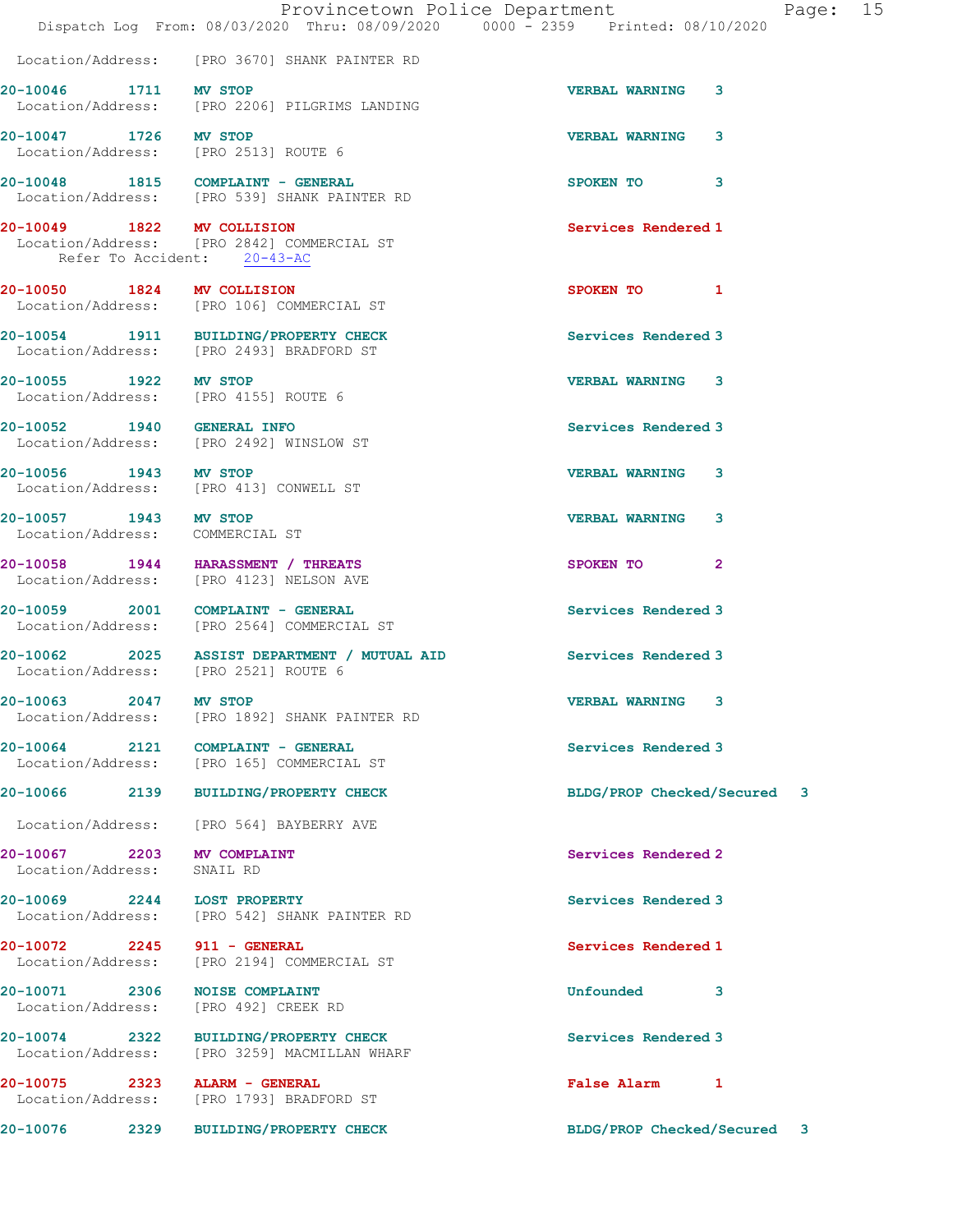|                                                                | Dispatch Log From: 08/03/2020 Thru: 08/09/2020 0000 - 2359 Printed: 08/10/2020                   |                                |  |
|----------------------------------------------------------------|--------------------------------------------------------------------------------------------------|--------------------------------|--|
|                                                                | Location/Address: [PRO 1952] COMMERCIAL ST                                                       |                                |  |
|                                                                | 20-10077 2332 BUILDING/PROPERTY CHECK                                                            | BLDG/PROP Checked/Secured 3    |  |
|                                                                | Location/Address: [PRO 3609] COMMERCIAL ST                                                       |                                |  |
|                                                                | 20-10078 2338 MV OBSERVANCE / ASSIGNMENT<br>Location/Address: BRADFORD ST + HOWLAND ST           | Services Rendered 3            |  |
| 20-10079 2347 LOST PROPERTY                                    | Location/Address: [PRO 542] SHANK PAINTER RD                                                     | Services Rendered 3            |  |
|                                                                | 20-10080 2359 MV OBSERVANCE / ASSIGNMENT<br>Location/Address: JEROME SMITH RD + SHANK PAINTER RD | Services Rendered 3            |  |
| For Date: $08/09/2020 -$ Sunday                                |                                                                                                  |                                |  |
|                                                                | 20-10081 0009 BUILDING/PROPERTY CHECK                                                            | BLDG/PROP Checked/Secured 3    |  |
|                                                                | Location/Address: [PRO 197] COMMERCIAL ST                                                        |                                |  |
|                                                                | 20-10082 0011 BUILDING/PROPERTY CHECK                                                            | BLDG/PROP Checked/Secured<br>3 |  |
|                                                                | Location/Address: [PRO 526] RYDER ST EXT                                                         |                                |  |
| 20-10083 0012 MV STOP                                          | Location/Address: BRADFORD ST + THISTLEMORE RD<br>Refer To Arrest: 20-82-AR                      | Arrest(s) Made 3               |  |
| 20-10084 0026 NOISE COMPLAINT                                  | Location/Address: [PRO 3432] COMMERCIAL ST                                                       | <b>GONE ON ARRIVAL 3</b>       |  |
|                                                                | 20-10085 0221 BUILDING/PROPERTY CHECK                                                            | BLDG/PROP Checked/Secured 3    |  |
|                                                                | Location/Address: [PRO 3259] MACMILLAN WHARF                                                     |                                |  |
| 20-10086 0241 BY-LAW VIOLATION                                 | Location/Address: [PRO 2704] COMMERCIAL ST                                                       | SPOKEN TO<br>$\mathbf{2}$      |  |
| 20-10087 0249 NOISE COMPLAINT<br>Refer To Arrest:              | Location/Address: [PRO 3456] RYDER ST<br>$20 - 83 - AR$                                          | Arrest(s) Made<br>3            |  |
| 20-10088 0604                                                  | <b>BUILDING/PROPERTY CHECK</b><br>Location/Address: [PRO 537] SHANK PAINTER RD                   | Services Rendered 3            |  |
| 20-10089 0800                                                  | SERVICE CALL - POLICE<br>Location/Address: [PRO 516] RACE POINT RD                               | Services Rendered 3            |  |
| Location/Address:                                              | 20-10092 0824 BUILDING/PROPERTY CHECK<br>[PRO 2206] PILGRIMS LANDING                             | Services Rendered 3            |  |
| 20-10091 0826<br>Location/Address:                             | <b>BUILDING/PROPERTY CHECK</b><br>[PRO 2540] RACE POINT RD                                       | Services Rendered 3            |  |
| 20-10096 1014 GENERAL INFO                                     | Location/Address: [PRO 2755] COMMERCIAL ST                                                       | Services Rendered 3            |  |
| 20-10099 1106 LOST PROPERTY<br>Location/Address: COMMERCIAL ST |                                                                                                  | Services Rendered 3            |  |
|                                                                | 20-10100 1121 MV OBSERVANCE / ASSIGNMENT<br>Location/Address: ROUTE 6 + SNAIL RD                 | Services Rendered 3            |  |

20-10102 1200 LOST PROPERTY **1200 CONTACT SERVICES Rendered 3** Location/Address: [PRO 2618] COMMERCIAL ST

20-10103 1217 SERVICE CALL - POLICE 20 SPOKEN TO 3 Location/Address: [PRO 182] COMMERCIAL ST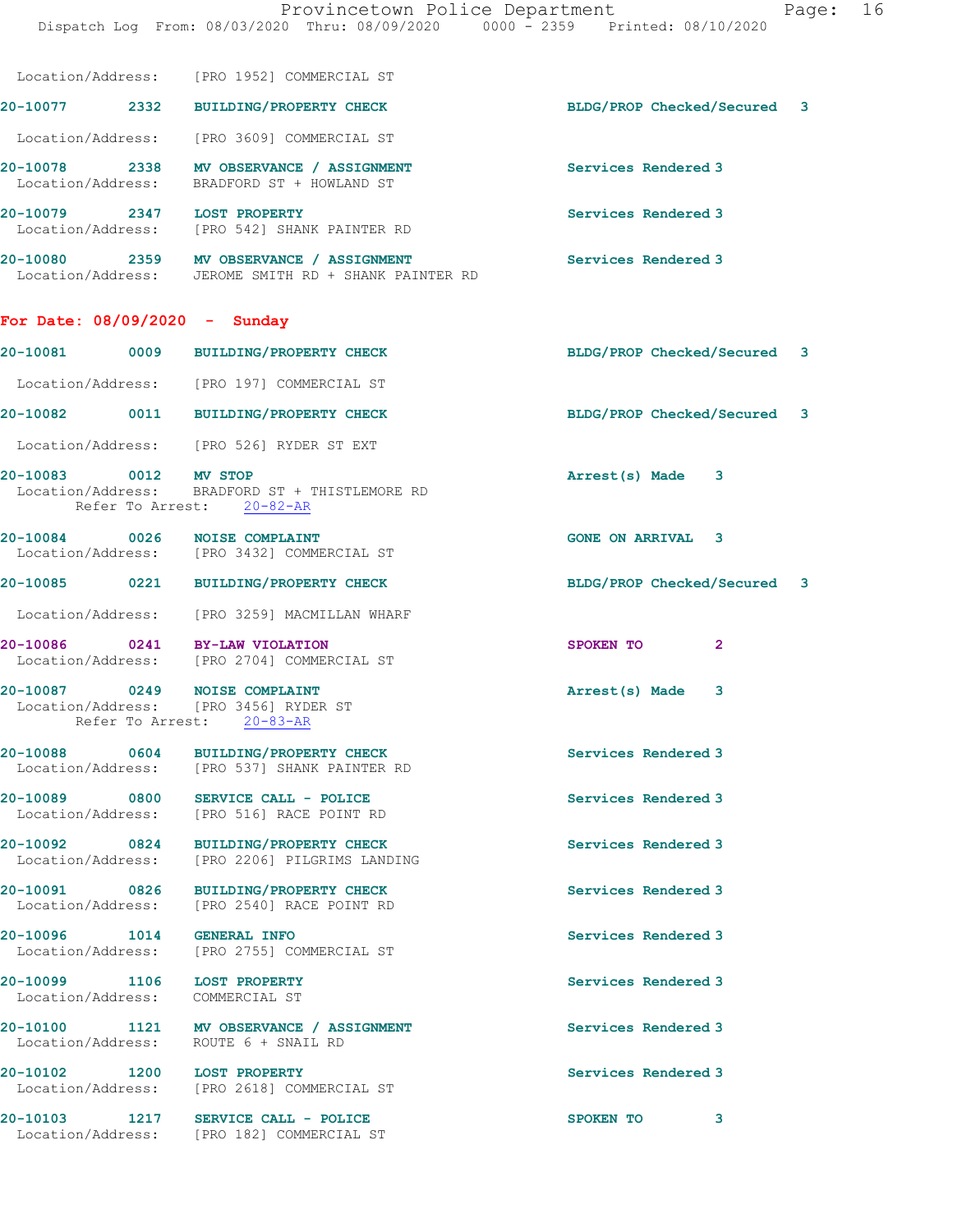|                            | $20-10104$ 1224 COMPLAINT - GENERAL<br>Location/Address: [PRO 2564] COMMERCIAL ST     | SPOKEN TO 3               |   |
|----------------------------|---------------------------------------------------------------------------------------|---------------------------|---|
| 20-10105 1247              | MEDICAL EMERGENCY                                                                     | Transported to Hospital 1 |   |
|                            | Location/Address: [PRO 175] COMMERCIAL ST                                             |                           |   |
| 20-10109 1407              | LANDLORD / TENANT<br>Location/Address: [PRO 3426] WEBSTER PL                          | SPOKEN TO 2               |   |
|                            | 20-10110 1414 ASSIST DEPARTMENT / MUTUAL AID<br>Location/Address: SNAIL RD + ROUTE 6  | Services Rendered 3       |   |
| 20-10111 1443 FOLLOW UP    | Location/Address: [PRO 542] SHANK PAINTER RD                                          | Services Rendered 2       |   |
| 20-10112 1514 SHOPLIFTING  | Location/Address: [PRO 230] COMMERCIAL ST                                             | Services Rendered 3       |   |
|                            | 20-10114 1525 STREET PERFORMER COMPLAINT<br>Location/Address: [PRO 105] COMMERCIAL ST | Services Rendered 3       |   |
|                            | 20-10115 1548 STREET PERFORMER COMPLAINT<br>Location/Address: [PRO 105] COMMERCIAL ST | Services Rendered 3       |   |
| 20-10116 1622              | MV STOP<br>Location/Address: [PRO 74] BRADFORD ST EXT                                 | <b>VERBAL WARNING 3</b>   |   |
|                            | 20-10117 1630 911 - GENERAL<br>Location/Address: [PRO 2490] PROVINCELANDS RD          | Services Rendered 1       |   |
| 20-10120 1643 MV COMPLAINT | Location/Address: [PRO 525] COMMERCIAL ST                                             | Services Rendered 2       |   |
|                            | 20-10121 1655 LOST PROPERTY<br>Location/Address: [PRO 542] SHANK PAINTER RD           | Services Rendered 3       |   |
|                            | 20-10124 1714 COMPLAINT - GENERAL<br>Location/Address: [PRO 285] COMMERCIAL ST        | Could Not Locate 3        |   |
| 20-10126 1730 MV COLLISION | Location/Address: [PRO 1335] COMMERCIAL ST                                            | Services Rendered 1       |   |
|                            | 20-10128 1818 MV OBSERVANCE / ASSIGNMENT<br>Location/Address: ROUTE 6 + SNAIL RD      | Services Rendered 3       |   |
| 20-10129 1825 MV STOP      | Location/Address: ROUTE 6 + SNAIL RD                                                  | <b>VERBAL WARNING 3</b>   |   |
| 20-10130 1826 GENERAL INFO | Location/Address: [PRO 146] COMMERCIAL ST                                             | Services Rendered 3       |   |
|                            | 20-10132 1856 MV OBSERVANCE / ASSIGNMENT<br>Location/Address: ROUTE 6 + SNAIL RD      | Services Rendered 3       |   |
|                            | 20-10133 1909 MEDICAL EMERGENCY<br>Location/Address: [PRO 3296] SHANK PAINTER RD      | PATIENT REFUSAL 1         | 1 |
|                            | 20-10134 1924 MV COMPLAINT<br>Location/Address: [PRO 3296] SHANK PAINTER RD           | Could Not Locate 2        |   |
| 20-10135 1935 ANIMAL CALL  | Location/Address: [PRO 2645] SHANK PAINTER RD                                         | Services Rendered 2       |   |
| 20-10136 1949 FOLLOW UP    | Location/Address: [PRO 230] COMMERCIAL ST                                             | Services Rendered 2       |   |
| 20-10137 2005              | MEDICAL EMERGENCY                                                                     | Transported to Hospital 1 |   |

Location/Address: [PRO 105] COMMERCIAL ST